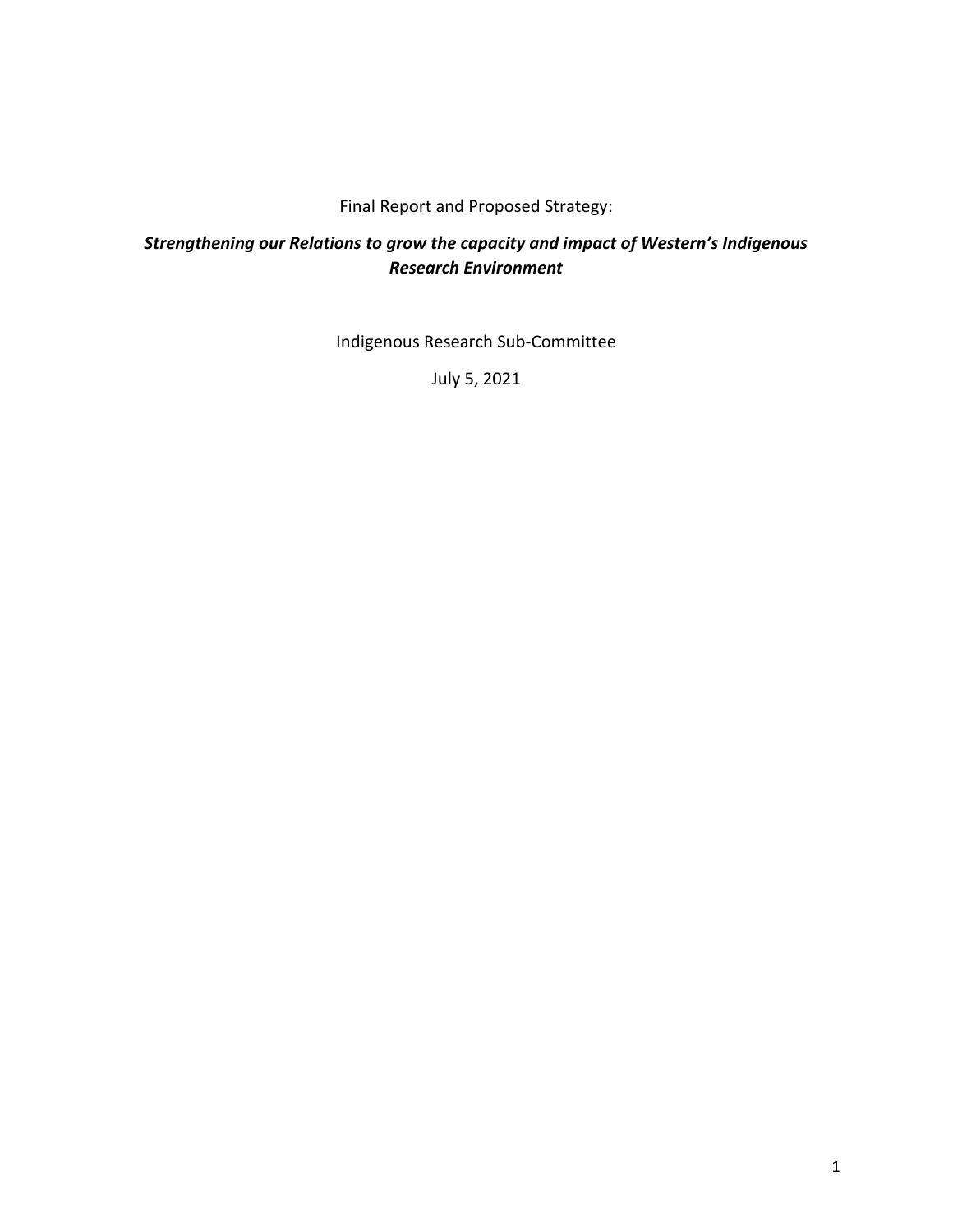#### **Land acknowledgement**

Western University is located on the traditional lands of the Anishinaabek (Ah-nish-in-a-bek), Haudenosaunee (Ho-den-no-show-nee), Lūnaapéewak (Len-ahpay- wuk) and Attawandaron (Add-a-won-da-run) peoples, on lands connected with the London Township and Sombra Treaties of 1796 and the Dish with One Spoon Covenant Wampum. With this, we respect the longstanding relationships that Indigenous Nations have to this land, as they are the original caretakers. We acknowledge historical and ongoing injustices that Indigenous Peoples (e.g., First Nations, Métis and Inuit) endure in Canada, and we accept responsibility as a public institution to contribute toward revealing and correcting miseducation as well as renewing respectful relationships with Indigenous communities through our teaching, research and community service.

#### **Ode'imin: The heart berry as a metaphor for Indigenous Research**

Among many First Nations people of Turtle Island, the strawberry (or ode'imin as its known among the Anishnaabe) is known as the heart berry. Ode'imin emerges around the same time as the summer's first moon and it is representative of love, renewal and healing. Culturally, both the Anishinaabe and Haudenosaunee Peoples recognize the healing powers of strawberry. Wild strawberries are rich in nutrients beneficial for a number of healing processes including detoxification and absorption of other nutrients. Local Indigenous communities also know strawberry as a symbol of reconciliation. Both Haudenosaunee and Anishinaabe creation stories remind us of the gift of strawberries in healing relationships, both within oneself and with others. The sharing of strawberries between two parties can be an important first step in reconciling and nurturing injured or neglected relationships.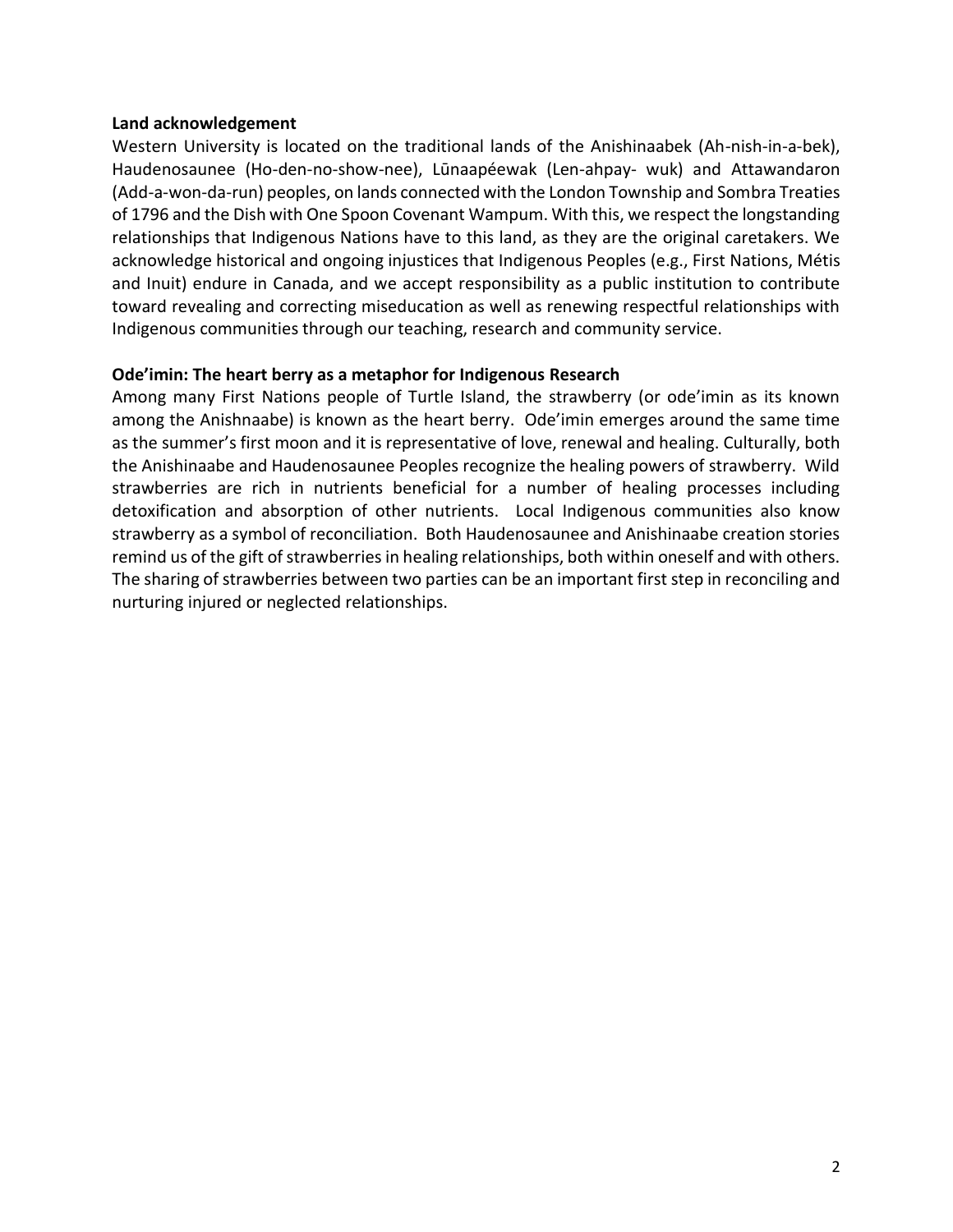#### **Executive Summary**

This Report builds on and promotes processes of indigenization that have been occurring at Western University for the past two decades, including our new [Strategic Plan](https://president.uwo.ca/strategicplan2021/index.html) (2021), the [Indigenous Strategic Plan](https://indigenous.uwo.ca/initiatives/docs/Indigenous-Strat-Plan---Final.pdf) (2017), the Provost['s Task Force on the Implementation of the](https://provost.uwo.ca/pdf/ISP_TF_Final_Report.pdf)  [Indigenous Strategic Plan](https://provost.uwo.ca/pdf/ISP_TF_Final_Report.pdf) (2018), it also respond to the [Truth and Reconciliation Commission's](http://trc.ca/assets/pdf/Calls_to_Action_English2.pdf)  [Calls to Action](http://trc.ca/assets/pdf/Calls_to_Action_English2.pdf) within higher education. This body of work responds to and affirms the distinct relationship and commitment between Indigenous students, staff and faculty, and Western University. In these foundational documents, *Excellence in Indigenous Research and Scholarship* is identified a key direction for Western University. This Report articulates a concrete pathway and defined responsibilities for meeting this goal.

From September 2020 – June 2021, the Indigenous Research Sub-Committee engaged in a review of the academic literatures of Indigenous Research, and explored best practices and existing policies internally and at other institutions to identify a set of recommendations that will propel Western University toward excellence in Indigenous Research and Scholarship. Acknowledging Indigenous principles of respect, reciprocity, relevance, responsibility and relationships, the Sub-Committee engaged in a set of consultations with diverse members of the Western community including: Indigenous and allied researchers, students and scholars; staff, and senior research leaders. We learned that building a successful Indigenous Research environment is a shared responsibility with many distinct but interrelated roles and responsibilities. Four key pathways were identified: funding; curriculum and pedagogy; spaces of mentorships and belonging; and relationship building.

**The broad level recommendation of this Report is the creation of an Indigenous Research Centre.** Falling jointly under the administrative and financial responsibilities of the Office of Indigenous Initiatives and Western Research, the purpose of the Indigenous Research Centre will be to support the distinct cultural and shared research needs of Indigenous and allied scholars at Western University through interdisciplinary programs of work that will:

- − Grow and improve access to reliable and consistent funding opportunities to support Indigenous Research at Western, especially among Indigenous Researchers and scholars;
- − Increase capacity to support Indigenous Research through the provision of curriculum, pedagogy and culturally appropriate, community-based training;
- − Increase opportunities and access to mentorship and belonging for Indigenous Researchers, Indigenous students, and allied researchers;
- − Create distinct research career pathways for Indigenous students;
- − Grow relationships around Indigenous Research within and across the Western community, and with Indigenous communities and organizations to support their self-determining research needs.

In the pages that follow, we provide the background and methodology of our committee work, which forms the substance of our recommendations and directions.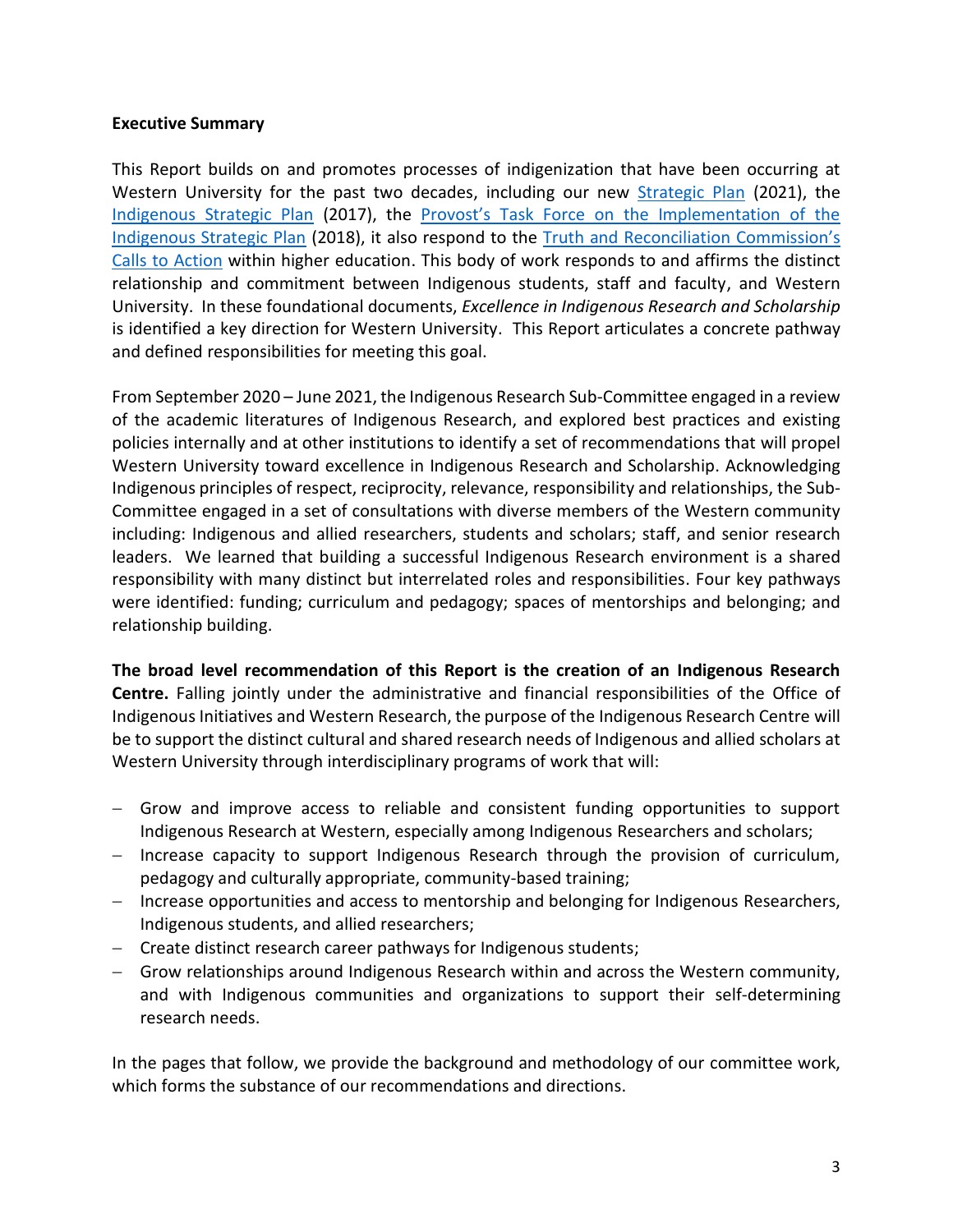#### **INTRODUCTION**

#### **Indigenous Peoples as original researchers: Relationality and other Indigenous Research Principles**

Indigenous Peoples are the descendants of those Peoples who have lived in a territory or region prior to, and affected by, colonization. Indigenous Peoples are, and have always been, original researchers, as daily life and continued wellbeing has relied on a deep, interconnected, practiced knowledge of and relationship with their local ecologies. Winona LaDuke writes about Indigenous Knowledge as "the culturally and spiritually based way people relate to the Land and to one another." In this definition, she recognizes the interrelatedness between the social, the physical (or ecological), the cultural, and the spiritual; in spite of the great diversity among Indigenous Peoples and communities, this relational worldview is a constant feature. Relationality is a principle that acknowledges that we, as living, non-living, and spiritual beings are constantly in relationship with one another. This concept forms the heart of Indigenous ways of knowing and being. It has guided Indigenous Peoples for millennia, to know, understand and interact with their natural and spiritual worlds, and served as the foundation of sophisticated political, economic, cultural, social and ecological systems.

#### **Research harm and Indigenous Peoples**

For many Indigenous People and communities in Canada and around the world, research has a long, harmful and negative history of relationship with Indigenous people and communities. Research has supported the wide-scale appropriation, manipulation, testing and measurement of Indigenous cultures, bodies and lifeways. The bulk of this research has been conducted to meet the needs and interests of academia, with little to no benefit for Indigenous People or communities themselves. This approach to doing research "on Indigenous peoples" reinforced the continued control, surveillance and colonization of Indigenous peoples.

#### **Creating an Indigenous Research Environment for Western University: Responding to Inequity**

In universities across Canada today, there is greater representation of Indigenous Peoples than ever before. We see greater numbers of Indigenous Peoples at all levels of the University: as learners, staff, faculty, and academic leaders. As Indigenous Peoples come into the University setting, they bring with them their whole selves, including their Indigenous knowledges, ideas and methodologies. They also bring with them rich histories and visions of success for health, wellness, strong and vibrant communities. They are often the first in their families to attend university and they carry with them important responsibilities to apply their learning for the betterment of their communities. Moreover, we see a coinciding increased engagement with Indigenous communities and organizations invited to guide and support Indigenous Research knowledge creation. This growth supports the promise of reducing long-term health, social, and economic inequities that persist in Indigenous communities.

Despite this hopeful and exciting trend, Indigenous communities and organizations continue to experience a range of historic and on-going inequities. These include, but are not limited to: lack of access to safe drinking water; the survivance of Indigenous languages; inadequate funding for education; poverty; racial and colonial discrimination; injustice in the legal system; treaty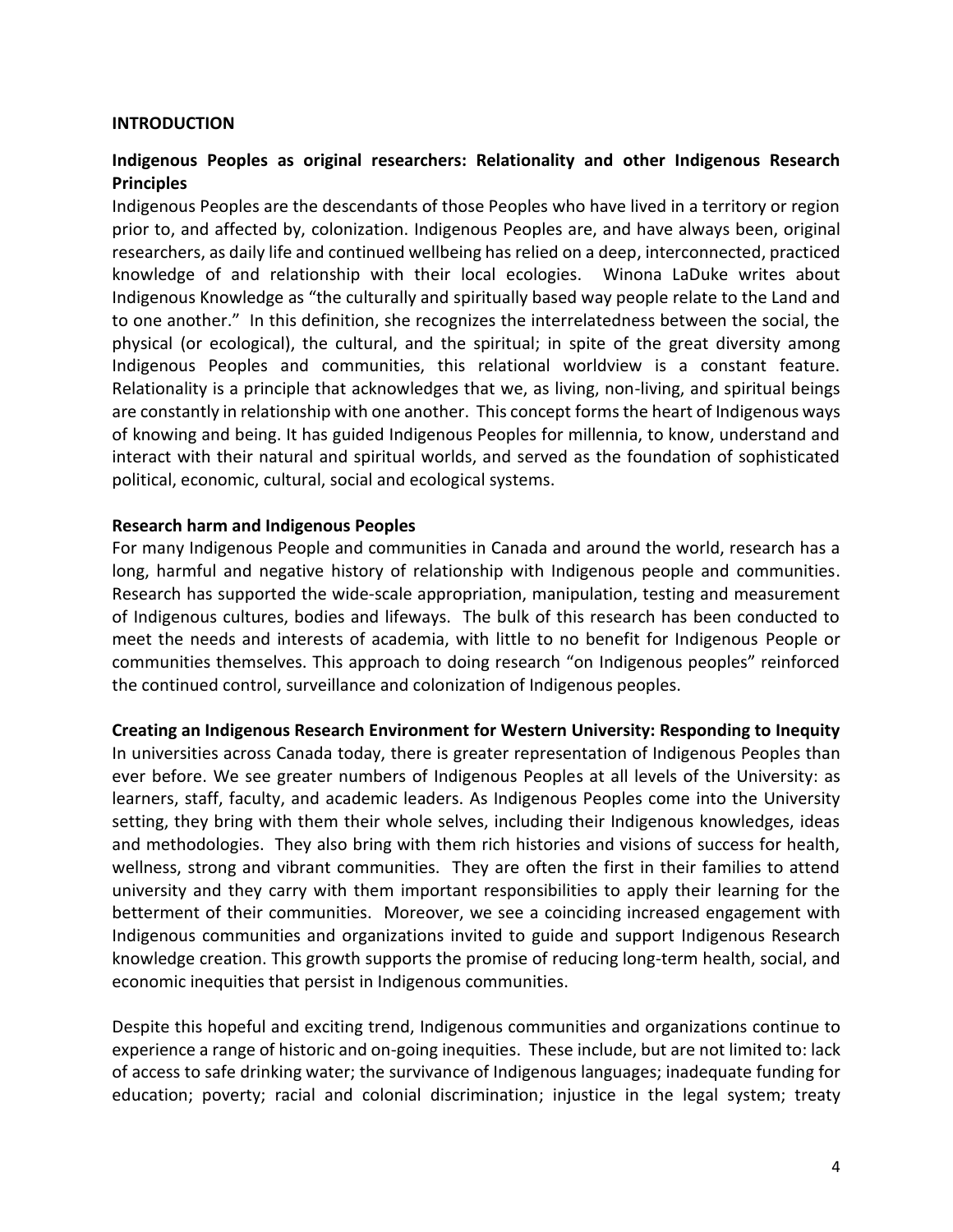violations; food insecurity; global climate change; public infrastructure; and infectious disease. All which compromise health and wellness. There has never been a more critical time for Indigenous Research to identify, describe and build a body of knowledge that can address these inequities, and support communities in their pathways to wellness.

Recognizing the depth of inequities Indigenous communities experience as well as the unique role of educational institutions in advancing reconciliation, Western must do more to create learning and research environments that are structurally and culturally capable of meeting the distinct needs and experiences of Indigenous scholars, students and communities, and fostering the success of their research and career pathways.

This reality begs three critically important questions:

- − What are we doing, as a University, to respond to the needs of Indigenous scholars?
- − What are we doing, as a University, to respond to the needs of Indigenous communities?
- − What investments and structural changes can we make in our Research Environments to advance the impact and capacity of Indigenous Research?

This strategy contributes to answering these questions by recommending the development of an Indigenous Research Centre for Western University.

## **ABOUT THE SUB-COMMITTEE**

The Indigenous Research Sub-Committee (See Appendix D for membership) was tasked with the responsibility of drafting an Indigenous Research Strategy for Western that is informed by the literature on Indigenous Research, best practices from other institutions, and Western's Indigenous Strategic Plan. From September 2020 through April 2021, the Sub-Committee discussed, documented, consulted and assessed existing internal research-related policies, practices, and programs.

The work of this Sub-Committee builds on and promotes processes of indigenization that have been occurring at Western University for the past two decades, including our new [Strategic Plan](https://president.uwo.ca/strategicplan2021/index.html) (2021), the [Indigenous Strategic Plan](https://indigenous.uwo.ca/initiatives/docs/Indigenous-Strat-Plan---Final.pdf) (2017), the Provo[st's Task Force on the Implementation of](https://provost.uwo.ca/pdf/ISP_TF_Final_Report.pdf)  [the Indigenous Strategic Plan](https://provost.uwo.ca/pdf/ISP_TF_Final_Report.pdf) (2018), the Letter of Understanding (2020), and they also respond to the [Truth and Reconciliation Commission's Call](http://trc.ca/assets/pdf/Calls_to_Action_English2.pdf)s to Action within higher education. In these foundational documents, Indigenous Research has been prioritized as a key direction for Western University.

## **OUR PROCESS OF LEARNING & ENGAGEMENT**

Building from these directions, the Indigenous Research Sub-Committee engaged in a review of the academic literatures of Indigenous Research, and explored best practices and existing policies supporting Indigenous Research at Western and other institutions to identify a set of recommendations that will propel us forward in a productive and responsive way. Our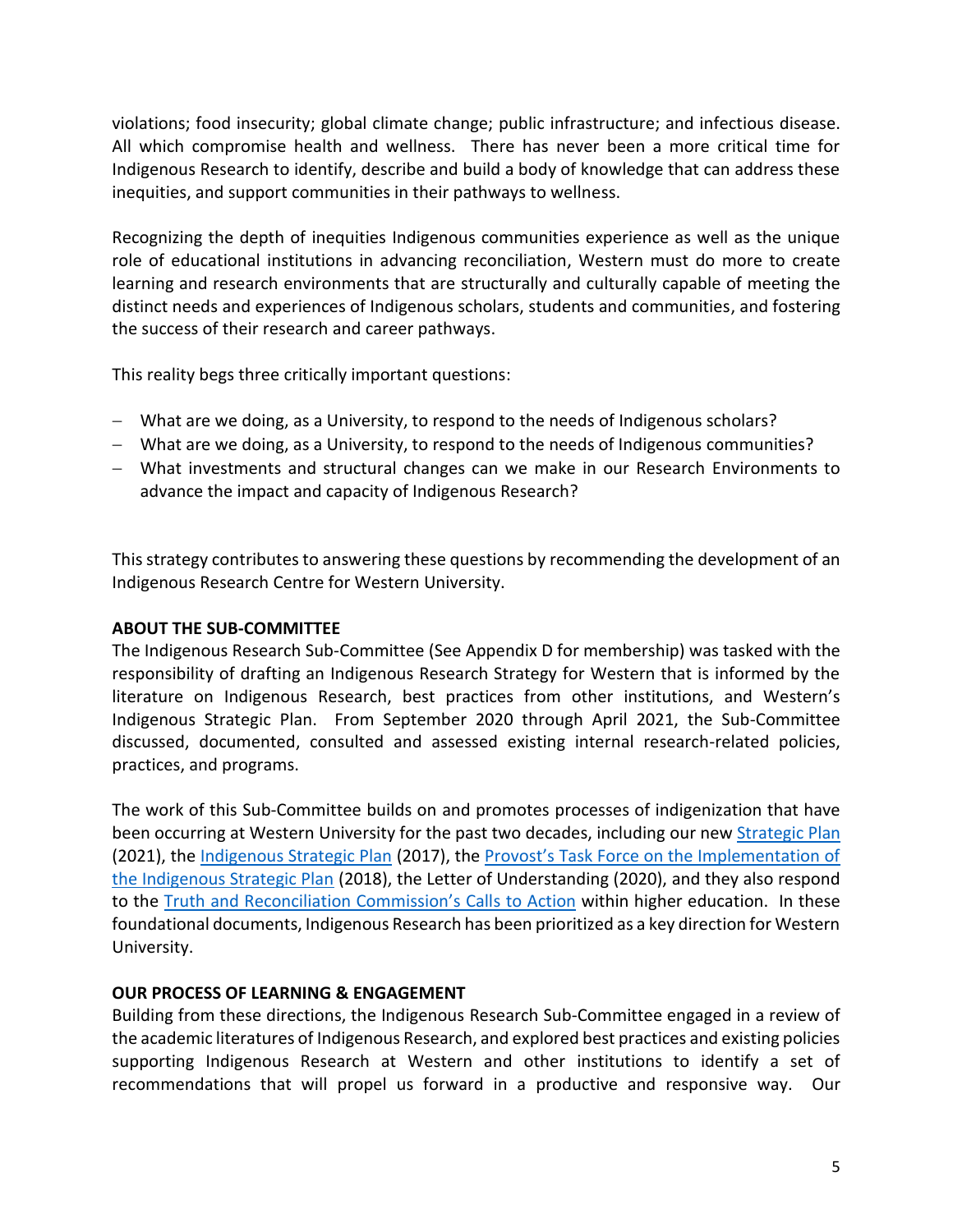committee was led by established Indigenous Research principles of respect, reciprocity, relevance, responsibility and relationships.

From January – March 2021, we held eight engagement sessions with various community stakeholders across campus, including: Indigenous and allied scholars and staff (n=28), Indigenous students (n=5), research leaders and administrators (n=9), and graduate education leaders (n=2) (see Appendix C for list of participants). These sessions were chaired by Chantelle Richmond on the Zoom platform.

These meetings revolved around the following questions:

- 1. Are you, or would you like to be engaged in Indigenous Research?
- 2. What supports you / prevents you (or those you serve) from doing Indigenous Research?
- 3. What can Western do to better support you (or those you serve) to do Indigenous Research?
- 4. What can Western do to better support Indigenous Research as a whole?

## **WHAT WE LEARNED FROM OUR ENGAGEMENT**

Across the different groups we engaged, many more challenges and gaps in supports and resources were identified in the area of Indigenous Research than were areas of strength and opportunity. We begin by highlighting Western's Indigenous Research strength areas before moving into the challenge areas.

## **Western's areas of strength in Indigenous Research**

A consistent finding from our engagement process was the need to support, grow and protect existing Indigenous Research environments at Western. These places provide critically important foundations and leadership from which Western's capacity to support excellence in Indigenous Research will be advanced. Guided by Indigenous philosophies, knowledge and methods, these programs and initiatives provide invaluable mentorship, sense of belonging, funding, and training opportunities for those engaged in Indigenous Research.

## **1. The Head and Heart Program [https://indigenous.uwo.ca/research/head-heart](https://indigenous.uwo.ca/research/head-heart-program.html)[program.html](https://indigenous.uwo.ca/research/head-heart-program.html)**

The Head & Heart Indigenous Research Fellowship offers Indigenous undergraduate and graduate students at Western University the opportunity to engage in a hands-on research experience from a multitude of disciplines. Rooted in Indigenous pedagogy, the fellowship aims to nurture new Indigenous scholars through research work as well as professional development, which is supported through a weekly co-curricular session that fellows attend as they work through their research projects. In partnership with Indigenous and allied faculty members from all Faculties at Western – Social Science, Education, Arts & Humanities, Information Media Studies, Music, Law, Science, Health Sciences, Engineering, Ivey Business School and the Schulich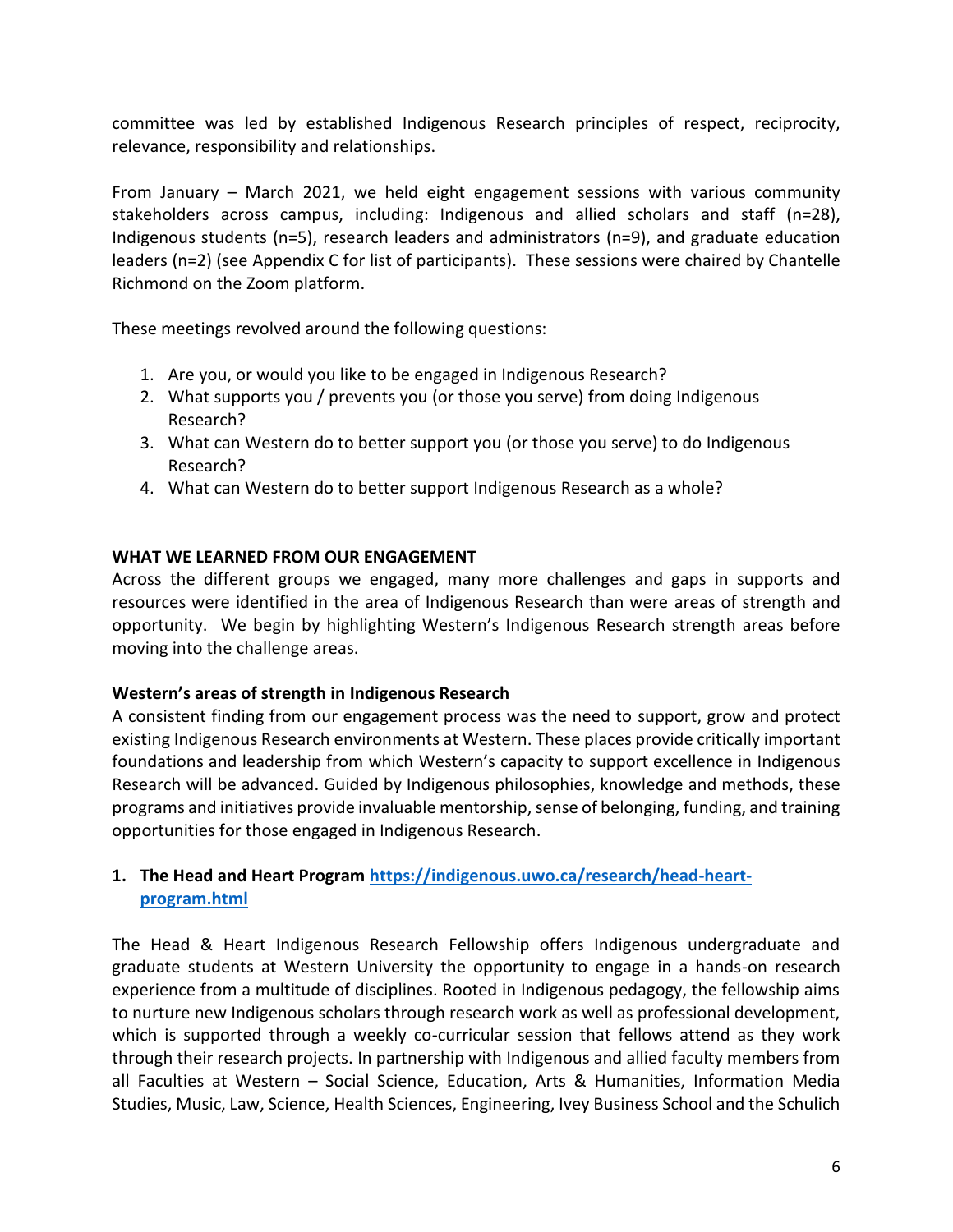School of Medicine & Dentistry – Indigenous students are awarded a fellowship to complete 10 weeks of research on a topic of their interest that will be guided alongside a designated faculty supervisor. The value of this fellowship is \$7,500.00 for undergraduate students and \$9,100.00 for graduate students. Outputs created by students as part of HH live in Scholarship@Western: <https://ir.lib.uwo.ca/headandheartprogram/>

## **2. Supporting Aboriginal Graduate Enhancement (SAGE)**  [https://indigenous.uwo.ca/students/student-life/student-groups/supporting-aboriginal](https://indigenous.uwo.ca/students/student-life/student-groups/supporting-aboriginal-graduate-enhancement.html)**[graduate-enhancement.html](https://indigenous.uwo.ca/students/student-life/student-groups/supporting-aboriginal-graduate-enhancement.html)**

Established in 2009 by Dr. Brent Debassige in the Faculty of Education, SAGE is a peer-based support network for Indigenous graduate students at Western University aimed at facilitating transition, retention and completion of Indigenous students in graduate studies. SAGE has grown to receive funding and human resourcing support from Western's Graduate & Postdoctoral Studies, the Indigenous Student Centre and the Office of Indigenous Initiatives.

## **3. The Office of Indigenous Education, Faculty of Education <https://www.edu.uwo.ca/indigenous-education/index.html>**

The Indigenous (formerly Aboriginal) Education Office was established in the Faculty of Education in 2008 and a Director was appointed that year. In January 2021, a full-time staffing position – Indigenous Program Coordinator – was created to support the Director.

The Office supports and prioritizes Indigenization initiatives outlined in the Faculty of Education's five-year strategic vision (2018-2023), Western's Indigenous Strategic Plan (2016), the Provost's Task Force on the Implementation of Western University's Indigenous Strategic Plan final report (2018), and the Association of Canadian Deans of Education (ACDE) Accord on Indigenous Education (2010). The Director of the Office oversees a modest annual programming budget to support local partnerships and Indigenous student recruitment into research, professional programs and culturally-responsive events, celebrations and guest speakers related to Indigenous research and symposia in the Faculty of Education, at undergraduate and graduate levels.

## **4. Indigenous Mentorship Network <https://imnp.uwo.ca/>**

IMN-Ontario (2017) is a five-year health training program, funded by the Canadian Institutes of Health Research (CIHR) to provide Indigenous scholars and trainees with high quality mentorship, training, and opportunities to engage in Indigenous health and well-being research. Inspired by an Anishinabe concept, Mno Nimkodadding Geegi (translation: "we are all connected"), IMN-Ontario is committed to growing and supporting community-based health and well-being research and training opportunities for Indigenous trainees and researchers in Ontario. The overarching goal of the IMN is to support and grow the next generation of Indigenous health scholars. When we support Indigenous health scholars to serve the research needs and capacities of Ontario's Indigenous communities, we can advance Indigenous health equity in the province.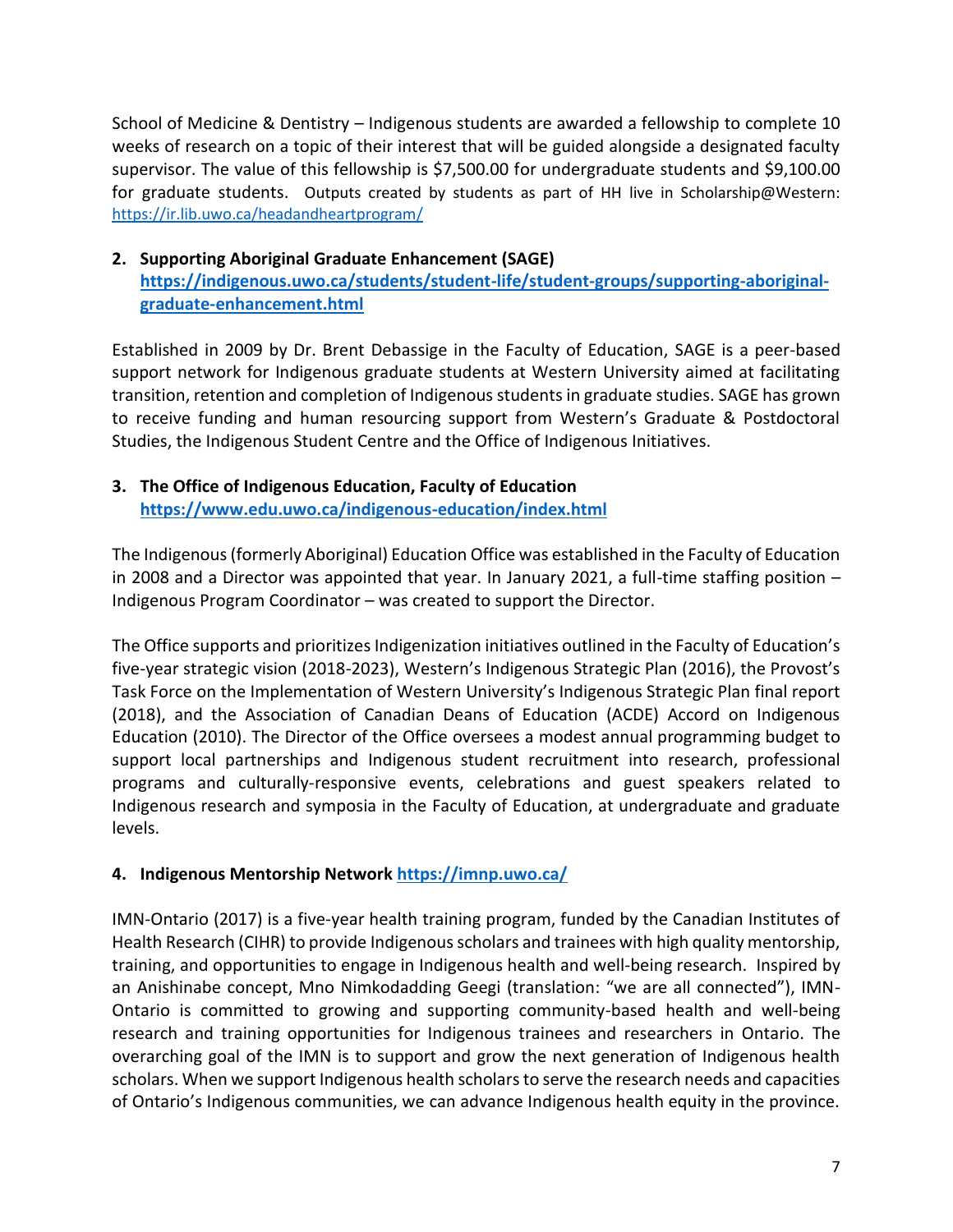Since its inception, IMN-Ontario has provided scholarship support to 38 Indigenous health scholars at the undergraduate, graduate and professional levels, and provides informal mentorship to approximately 150 others through its social media, webinar and other gatherings. Indigenous health research supported by IMN-Ontario extends across Ontario and is conducted with on and off reserve Indigenous communities and organizations.

## **5. Interdisciplinary Development Initiative (IDI) in Applied Indigenous Scholarship: The Winter School [https://indigenousscholarship.uwo.ca/activities/2018\\_winter\\_school.html](https://indigenousscholarship.uwo.ca/activities/2018_winter_school.html)**

In 2016, Western University's IDI in Applied Indigenous Scholarship developed "The Winter School" in Indigenous Cultural Competency. Building from its long-standing relationships with several Indigenous communities within and surrounding London, Ontario, The Winter School was developed to support Faculty, Staff, Students and Leaders of Western University to learn more about the history and contemporary context and needs of its surrounding Indigenous communities. Since 2016, four Winter Schools have been held, and during that time, 160 students, faculty and staff from Western have met with and learned from several Indigenous community organizations and communities. In summer 2019, interviews with 40 previous learners, teachers and facilitators of The Winter Schools were interviewed about their perceptions of The Winter Schools. Key themes of the interviews demonstrated that The Winter Schools provided important opportunities for learners to see, feel and engage in Indigenous community contexts that provided rich and detailed learning that would not have been possible in the University environment. In the community context, learners were taken on the land, and encouraged to learn with their hearts, through empathy and shared experience. Overarching desire was expressed to see The Winter School continued.

## **6. The Indigenous Health Lab [www.indigenoushealthlab.uwo.ca](http://www.indigenoushealthlab.uwo.ca/)**

The Indigenous Health Lab is located within the Faculty of Social Science at Western University, under the direction of Anishinaabe scholar Dr. Chantelle Richmond. The work of the lab focuses on community-based research projects that enable Indigenous communities to address their environment and health concerns.

# **7. Canada Research Chairs (Indigenous Research)**

The Canada Research Chairs Program (CRCP) stands at the centre of a national strategy to make Canada one of the world's top countries in research and development. It invests approximately \$295 million per year to attract and retain a diverse cadre of world-class researchers, to reinforce academic research and training excellence in Canadian postsecondary institutions. Chairholders aim to achieve research excellence in engineering and the natural sciences, health sciences, humanities, and social sciences. They improve our depth of knowledge and quality of life, strengthen Canada's international competitiveness, and help train the next generation of highly skilled people through student supervision, teaching, and the coordination with other researchers' work.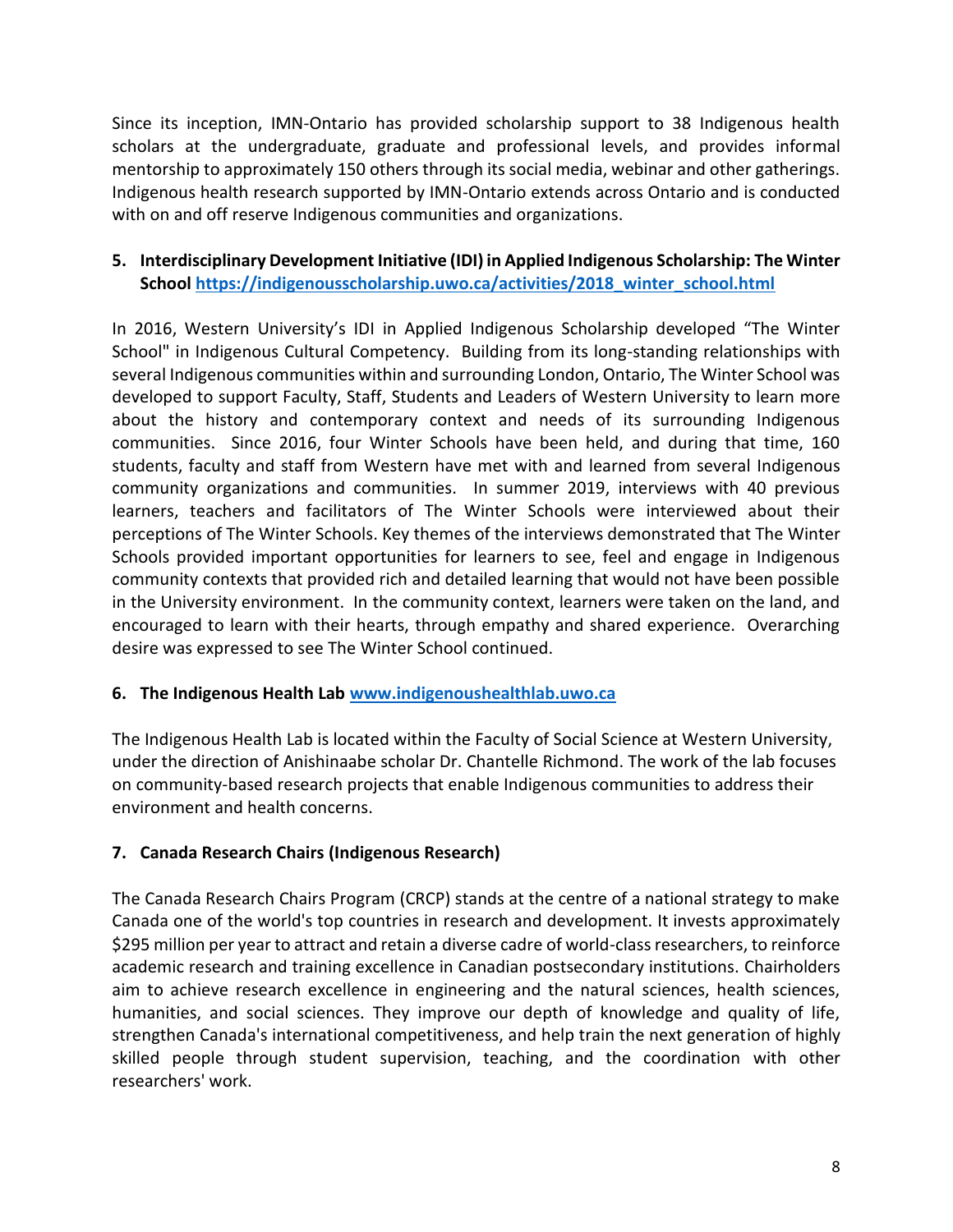In December 2020, Western had 49 active CRCs, with just a single one of these positions held by an Indigenous scholar, Dr. Chantelle Richmond, Associate Professor and Canada Research Chair (Tier II) in Indigenous Health and Environment. In May 2021, Western added a second Indigenous scholar to its CRC complement, Dr. Spy Dénommé-Welch, Associate Professor and Canada Research Chair (Tier II) in Indigenous Arts, Knowledge Systems, and Education.

These two Indigenous CRC's represent <5% of the Western CRC program.

## **8. Academic Appointments – Indigenous Scholarship and Teaching**

Now in the implementation phase of its Indigenous Strategic Plan, Western seeks to increase Indigenous faculty, staff, and student representation alongside the creation of organizational structures and mechanisms that will assist the ongoing engagement of Indigenous peoples. To support these institutional priorities, Western [established] a new Office of Indigenous Initiatives that will include a senior role to the Provost. As Western's top strategic priority toward advancing Indigenous education and scholarship, the University is seeking to fill up to four new full-time Indigenous faculty member hires across any of the following areas: Indigenous studies, Indigenous education, or Indigenous health.

## 9. **Office of Indigenous Initiatives** [\(https://indigenous.uwo.ca/\)](https://indigenous.uwo.ca/)

Western's Office of Indigenous Initiatives and the VP/AVP (Indigenous Initiatives)…leads systemwide change required to advance truth and reconciliation efforts, achieve equitable outcomes for Indigenous Peoples, and implement Western's Indigenous Strategic Plan. The Office [is] committed to building and strengthening relationships with Indigenous communities locally, provincially, nationally and internationally, and fostering an academic environment, where all students, staff, faculty and community members experience the university as a welcoming, supportive, culturally-safe environment in which Indigenous languages, ways of knowing, being and doing are respected and supported.

# 10. **Indigenous Student Centre** [\(https://indigenous.uwo.ca/students/\)](https://indigenous.uwo.ca/students/)

The Indigenous Student Centre offers culturally-relevant, wholistic and strength-based programs and services geared toward Indigenous students at Western. The ISC priority areas include:

- − Indigenous cultural enrichment
- − Indigenous student academic and career support
- − Indigenous youth and community outreach
- − Indigenous orientation and transition
- − Indigenization of the student experience

11. **Indigenous Studies program** <https://indigenousstudies.uwo.ca/>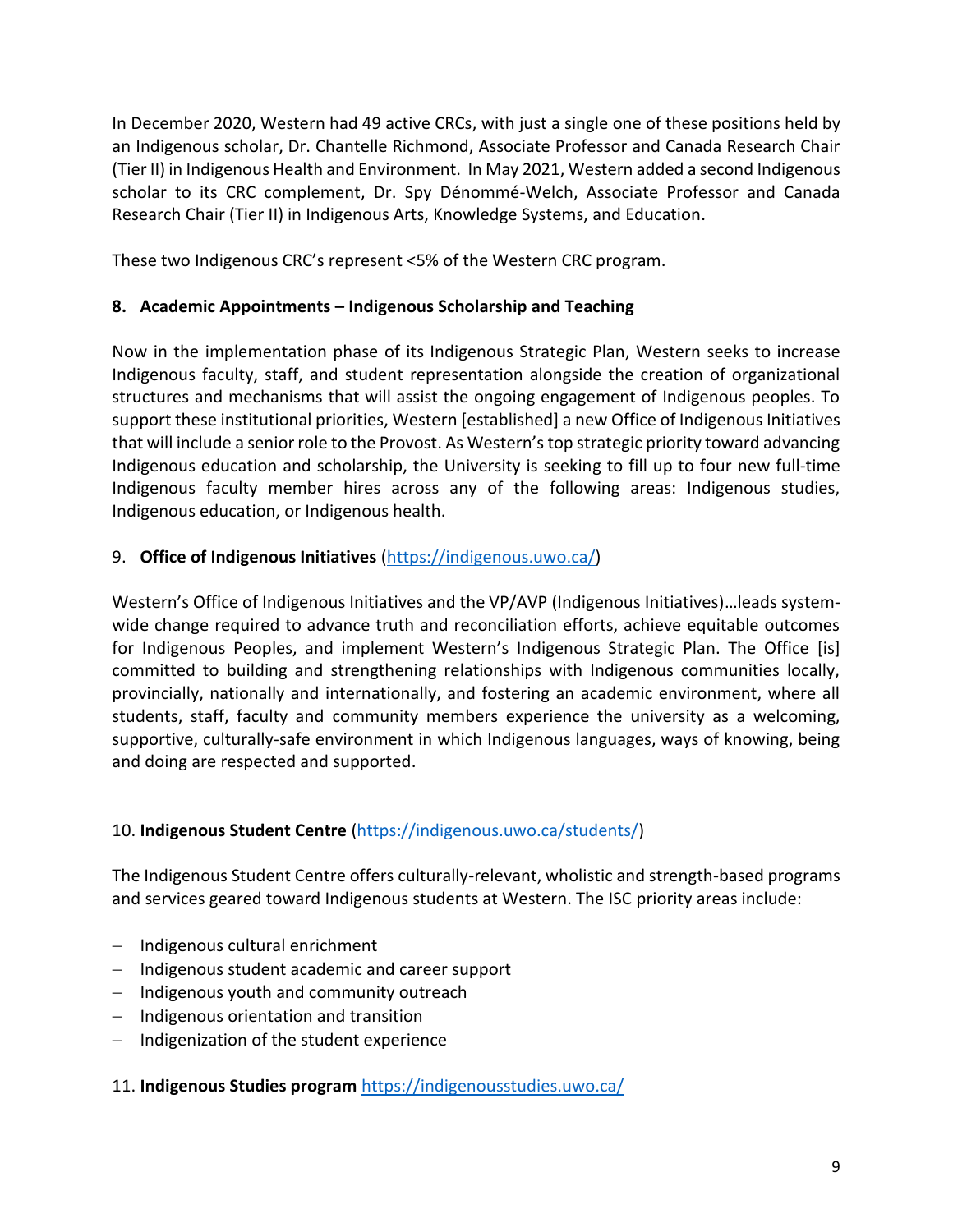Indigenous Studies is an interdisciplinary program of study, examining topics relevant to Indigenous peoples' realities. Housed in the Faculty of Social Science, the program provides students with an opportunity to listen, learn, and engage with matters that are important to Indigenous peoples while providing them with the flexibility to combine their program with other undergraduate degrees.

#### **Areas of need: Growing the capacity and impact of Indigenous Research**

**1. Indigenous Researchers and scholars require increased supports and funding for Indigenous Research, including greater respect for Indigenous ways of knowing and doing communitycentred research**

Indigenous scholars defined research as a relational process that they engage in to support community sovereignty in their own matters. It is a process that requires considerable time, commitment, and principled approaches that too often extend into dimensions not considered academic (e.g., during family visits, in evenings, on holiday time). The workload associated with this approach is broader than mainstream conceptualizations and definitions of "research"; it is a relational approach that acknowledges the scholars' ties to community, ceremony, human and non- human beings, the land, and sometimes even family. Indigenous scholars spoke about how Western and other academic institutions too often capitalize on these ties, without adequately acknowledging the unequal academic workload and community responsibilities tied to this work.

Among the few Indigenous Research Environments and initiatives currently in operation at Western, few receive the internal supports they require to develop, grow and thrive as centres of research excellence. Rather, these Research Environments are supported largely by nonrenewable external research grants, and developed mainly through the personal efforts of, and independent research programs held by, Indigenous scholars themselves

Indigenous Research is not a priority area for Western. Moreover, it was consistently noted that Indigenous research is poorly- funded<sup>1</sup> at Western. Too often Indigenous research environments are precariously funded and lack adequate administrative supports to ensure their long-term sustainability. There are no targeted funding calls or supports for Indigenous Research, and no mechanism in place to document Indigenous Research funding and impact. Moreover, Faculty Research Officers do not have adequate knowledge, expertise, or skill to support Indigenous scholars. As such, Indigenous scholars tend to rely on their own networks (e.g., friends, colleagues, former supervisors) for research support that should be provided by the University.

<sup>1</sup> Total amount of external funding for Indigenous Research (allied and indigenous scholars) is \$14,328,201 from 2011 to 2021 (Q1 of 2021). This represents approximately 1.07% of the awarded funds Western received in the same time frame. Of this \$14M, the funding received by Indigenous Scholars is approximately 31.3%, equalling approximately \$4.5M. Since we do not specifically track Indigenous research nor demographic data, there is a margin of error in these estimations. Indigenous Research funding s predominantly held in the Faculty of Education, Faculty of Health Sciences, Faculty of Social Science and Schulich School of Medicine and Dentistry.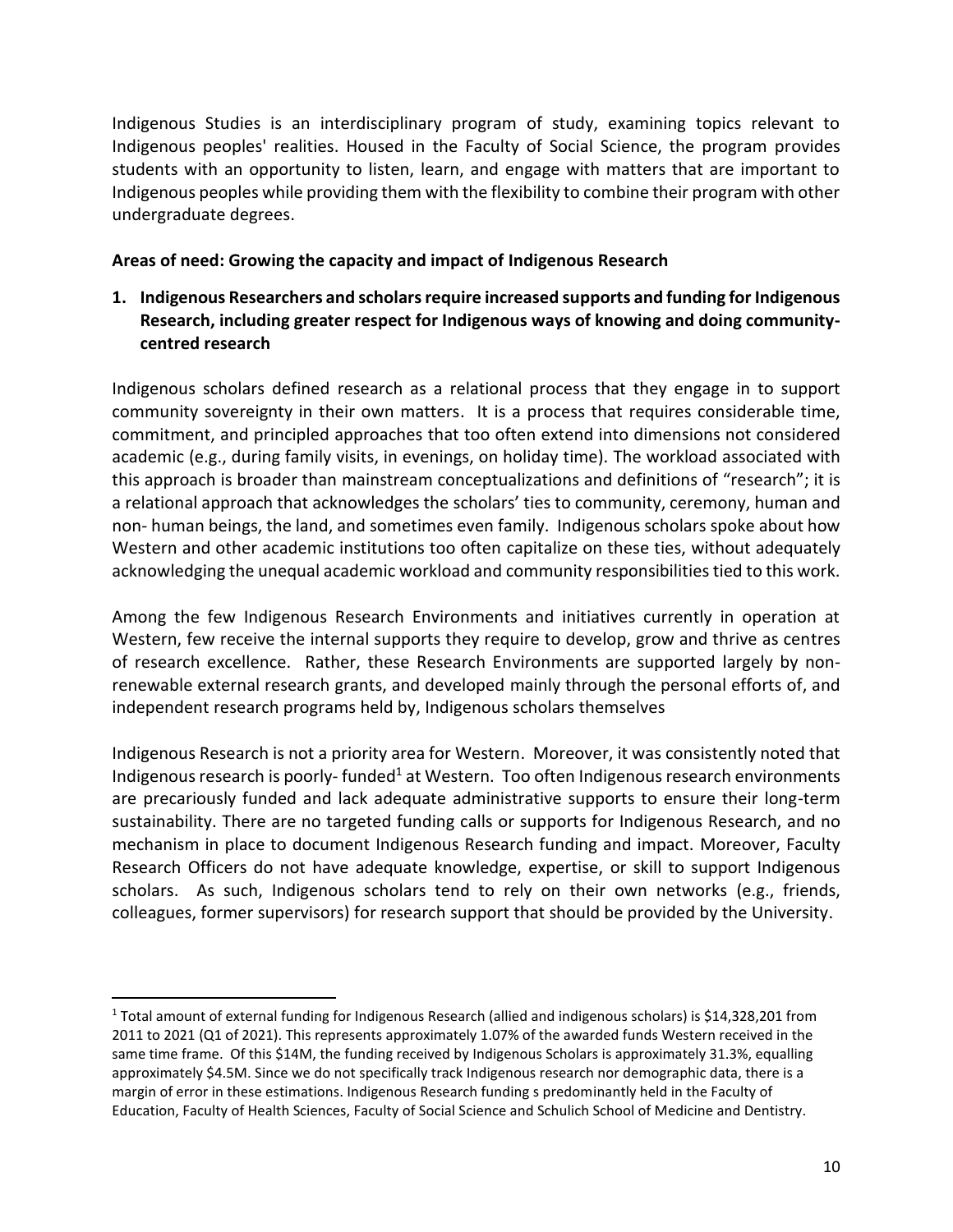These pockets of success demonstrate the impassioned dedication of Indigenous scholars to exert themselves into the University to create spaces of belonging for Indigenous learners and communities, and they form critical examples from which to grow the base of internal and external funding for Indigenous Research at Western. However, the excessive financial, administrative, and emotional burden of responsibility that accompanies these places highlights the critical need for Western to do more.

Finally, Indigenous researchers and scholars shared that there are simply not enough Indigenous faculty at Western to carry the load. Strengthening and growing the capacity of research at Western will require the hiring of more Indigenous scholars. This will also necessitate the creation of a Research Environment that will attract and retain them.

# **2. Indigenous students seek supportive curriculum and places of belonging in Indigenous Research**

Indigenous students, especially those in graduate studies, are hungry for more opportunities to connect with other Indigenous students and Faculty and to find a sense of belonging in their scholarship. Outside of the Indigenous Student Centre, graduate students are especially keen for a physical place (e.g. Indigenous Health Lab and the Office of Indigenous Education room) where they can work as well as feel connected socially and academically. Such a space is also important for emotional and physical well being.

Indigenous Research connections and campus-wide opportunities are not naturally happening, leading to feelings of exclusion and loneliness. Indigenous students reported receiving little support for their scholarly pursuits in Indigenous Research. They require Indigenous specific knowledge and supports for scholarships and other research funding, ethics applications, and courses. Students stated that the culture of Indigenous Research is hard for them to engage in. Aside from their supervisors and other social supports, Indigenous trainees feel marginalized in their various departments and faculties. Among those present, notably positive and affirming experiences were had in the Head and Heart Program. Students wish to see more support for this program.

## **3. Allied scholars seek opportunities to be helpful and relevant in Indigenous Research**

Allied scholars from various departments and faculties informed this work. Their repeated queries included the following: "How can I be helpful?"; "How do I connect?"; "What steps do I take to connect with Indigenous students, faculty, communities?" Allied scholars were adamant that internal Indigenous Research funding should be prioritized for Indigenous scholars. Most have received some form of external (Tri-Council) research funding to carry out their work and most work in community-based environments, some with Indigenous trainees. There was a strong and continual message about the need and desire for a structural mechanism that would support: relationship building with Indigenous peoples and research; introductions to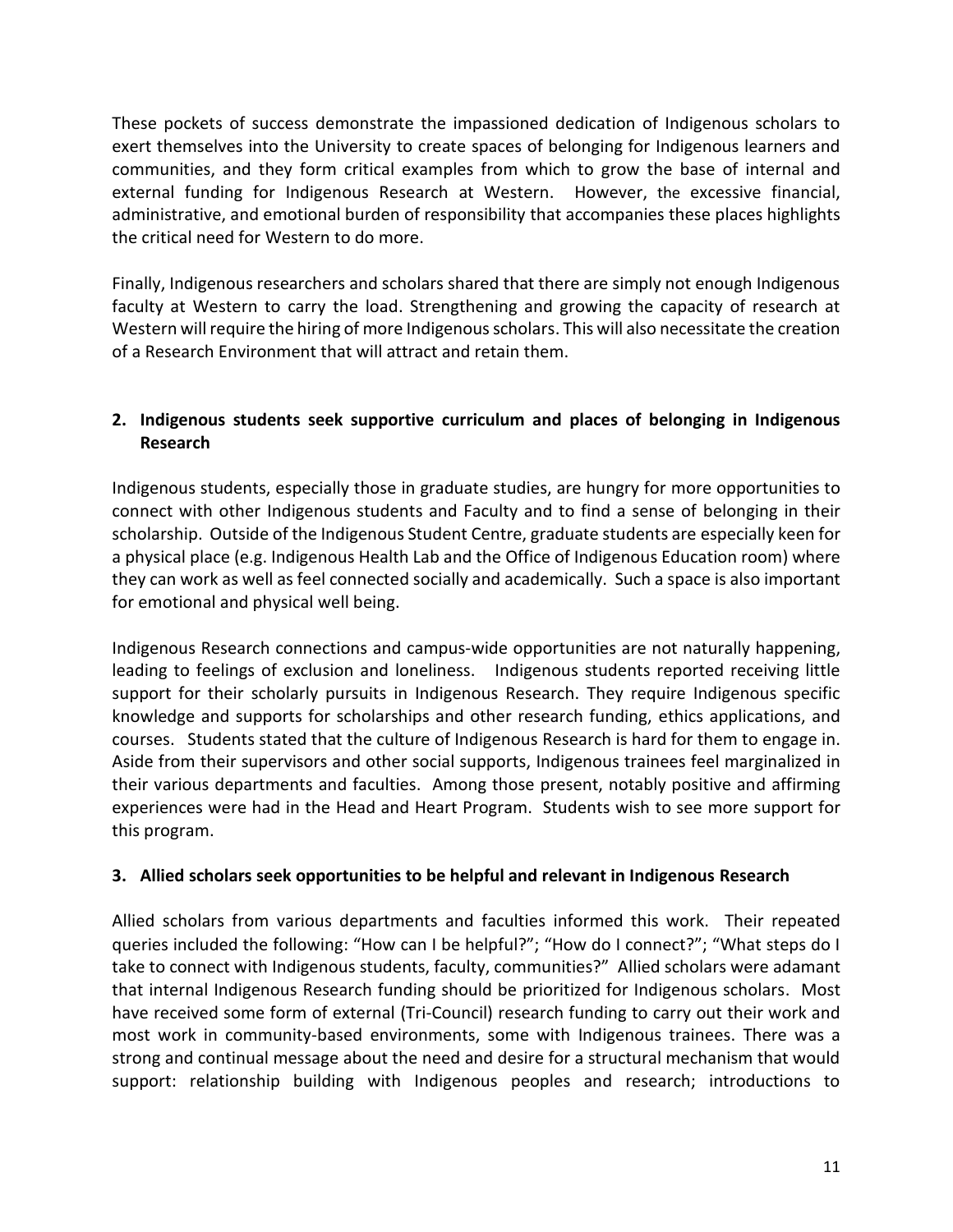communities; training and other opportunities for themselves and their students in cultural humility and Indigenous Research.

# **4. Research leaders seek improved relationships with Indigenous students, faculty and communities**

Associate Deans of Research from all faculties were invited to participate in these sessions.<sup>2</sup> There was a consistent, high level of optimism and enthusiasm for this process and a commitment to doing more to increase opportunities for Indigenous Research as all agreed that Indigenous matters and topics are deserving of more research attention and support. Despite this enthusiasm, there was a consistent narrative of disconnection from Indigenous scholars, students, research and communities, and a desire for a centralized Indigenous office/Indigenous leadership to guide strategic process. Leaders admitted they and their Faculties are generally lacking in familiarity or expertise in connecting with Indigenous peoples, students/communities (with the exception of Science, Medicine, Social Science, Education, wherein there was relatively more to say about their Faculty connections with Indigenous communities). In sum, there was a hopeful desire from ADR's to do more and be engaged in the process moving forward.

## **RECOMMENDATIONS**

To fulfill the Indigenous Research obligations we committed to in our Indigenous Strategic Plan, now is the time to invest in the people, spaces and curriculum required to improve the capacity and impact of Indigenous Research at Western University.

Indigenous scholars and students require improved funding and access to the culturally appropriate knowledge, supports and infrastructure needed to do high quality research. Western's allied scholars, administrative leadership and support staff demonstrate a strong willingness and desire to participate in and contribute to Indigenous Research, but also recognize the social connections and cultural training required to connect with Indigenous scholars, students and communities in a respectful and relevant way.

Building a successful Indigenous Research environment is a shared responsibility with many distinct but interrelated roles and responsibilities among Indigenous and allied scholars and learners, Indigenous communities and organizations, funders, administrative leaders and support staff. These needs are conceptualised in Figure 1, below.

<sup>&</sup>lt;sup>2</sup> Associate Deans of Research from all faculties, with the exception of Ivey, participated in our sessions.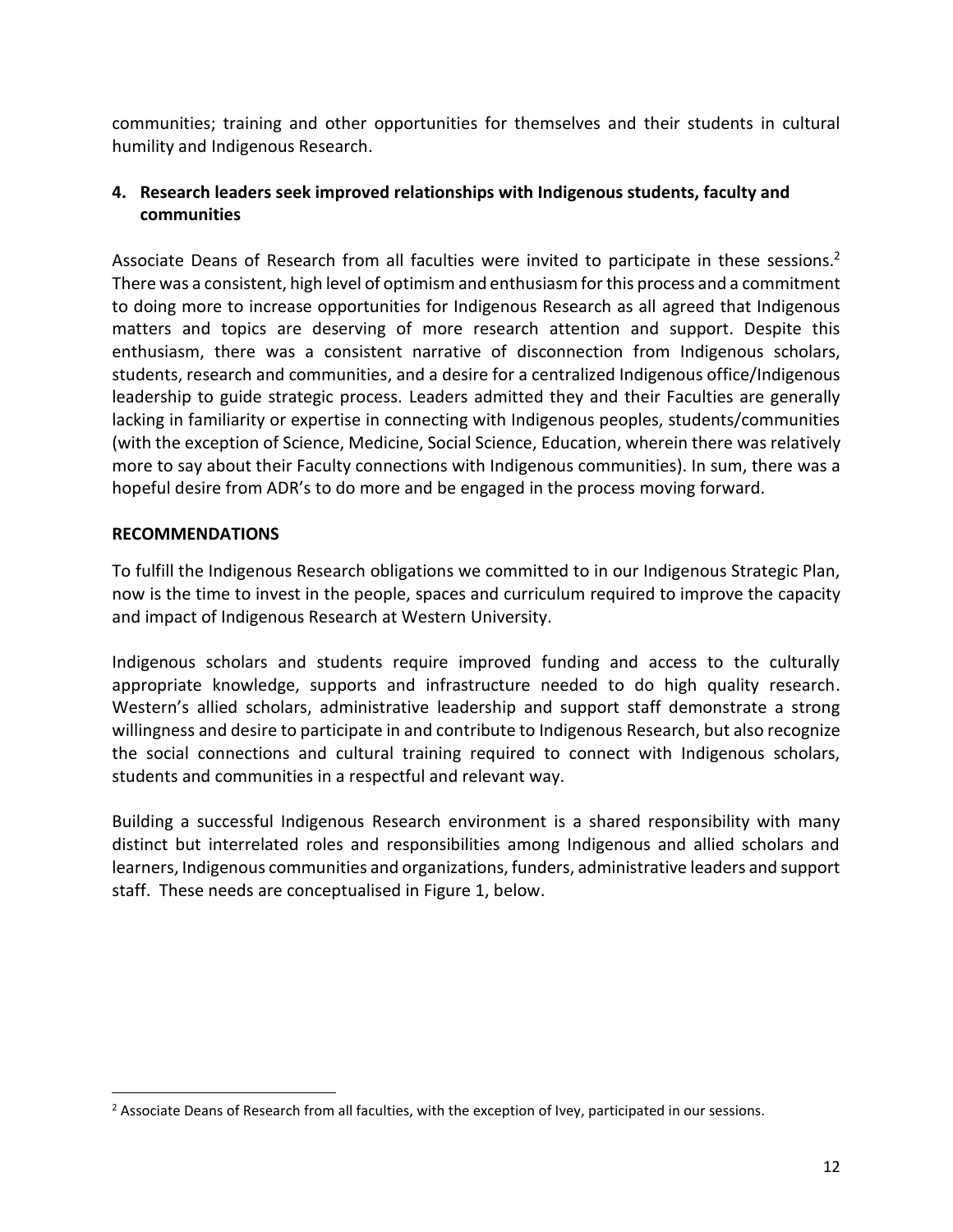

**Figure 1:** Indigenous Research Environment at Western: Principles, Strengths and Users

To improve the capacity and impact of Indigenous Research at Western, **we recommend the creation of an Indigenous Research Centre.** Falling jointly under the administrative and financial commitments and responsibilities of the Office of Indigenous Initiatives and Western Research, the purpose of this Centre will be to support the distinct cultural and shared research needs of Indigenous and allied scholars through interdisciplinary programs of work that directly respond to the following objectives:

- To grow and improve access to reliable and consistent funding opportunities to support Indigenous Research at Western, especially among Indigenous Researchers and scholars;
- To increase capacity to support Indigenous Research through the provision and delivery of curriculum, pedagogy and culturally appropriate, community-based training;
- To increase access to and quality of spaces of mentorship and belonging for Indigenous Researchers, Indigenous students, and allied researchers;
- To develop and grow relationships around Indigenous Research within *and across* the Western community, and with Indigenous communities and organizations to support their research needs and create pathways for Indigenous students.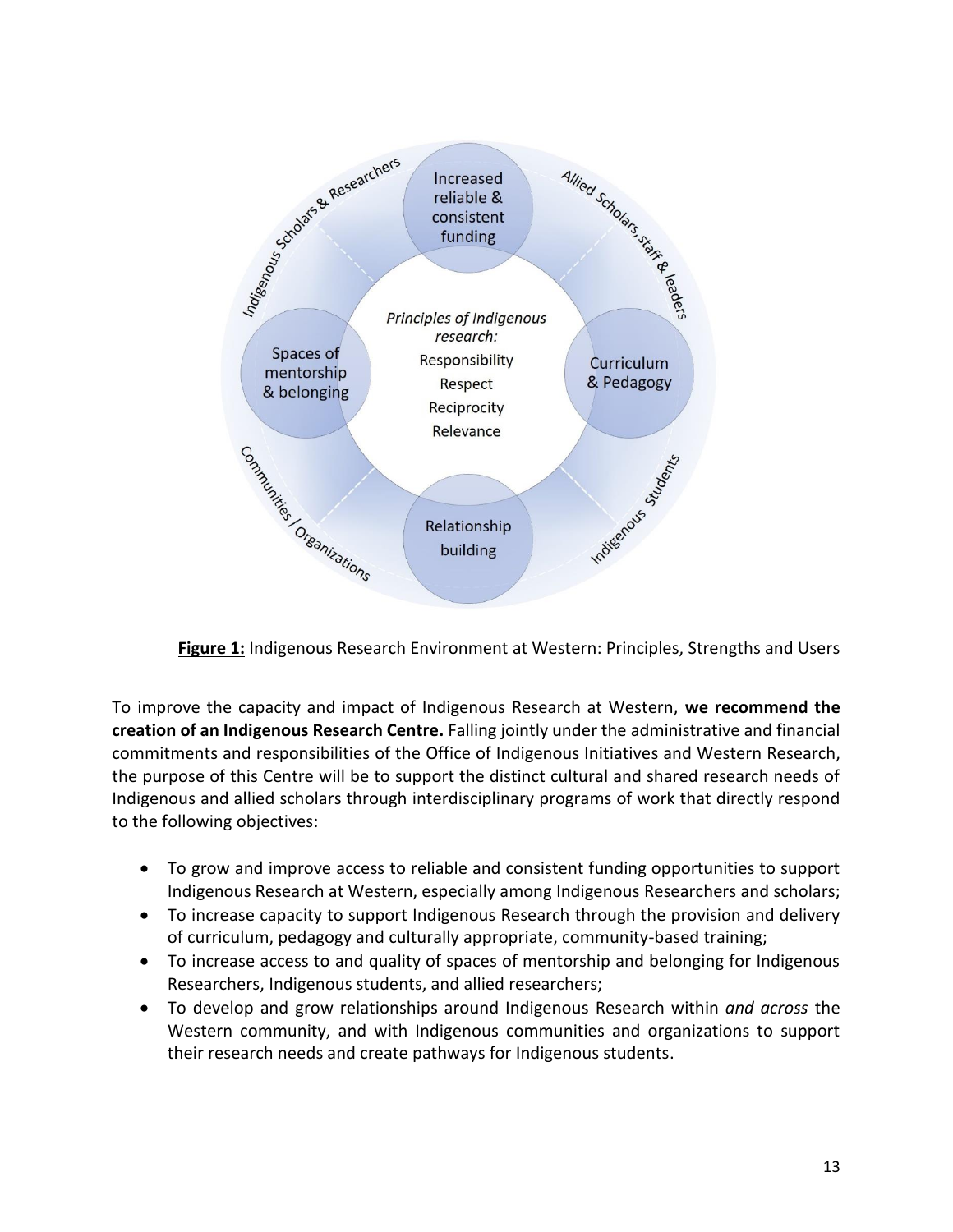The objectives of the Indigenous Research Centre could be supported by the following structure, as detailed in Table 1, below. These positions would work collaboratively to develop and nurture relationships across campus and with Indigenous communities to improve the capacity and impact of Indigenous Research at Western.

| Role                                                                                    | <b>Responsibility</b>                                                                                                                                                                                                                     | Examples <sup>3</sup>                                                                                                                                                                                                                                                                                                                                                                                                                                                                                                          | Campus units to<br>collaborate with                                             |
|-----------------------------------------------------------------------------------------|-------------------------------------------------------------------------------------------------------------------------------------------------------------------------------------------------------------------------------------------|--------------------------------------------------------------------------------------------------------------------------------------------------------------------------------------------------------------------------------------------------------------------------------------------------------------------------------------------------------------------------------------------------------------------------------------------------------------------------------------------------------------------------------|---------------------------------------------------------------------------------|
| Director of<br>Indigenous<br>Research<br>(Leadership)                                   | To build the foundation for<br>an Indigenous Research<br>Centre.<br>To develop and/or nurture<br>relationships across campus<br>and in community at the<br>senior leadership level.                                                       | Support the structure of the IRC,<br>funding/ fundraising (including<br>funding for existing sites of<br>leadership), staffing needs,<br>connection with tri-council and<br>other funders, Research/Admin,<br>plans for the overall centre,<br>including policies and procedures<br>(e.g. creation of a "Guide for Doing<br>Indigenous Research"<br>Work with faculties to increase the<br>number of Indigenous researchers<br>at Western<br>Oversee the evaluation of the IRC<br>objectives (employing Indigenous<br>methods) | OII, Western Research,<br><b>Faculties</b>                                      |
| Indigenous<br>Research<br><b>Officer</b><br>(Indigenous<br><b>Scholar</b><br>support)   | To support Indigenous<br>Faculty success across all<br>stages of their research<br>programs.<br>To develop and/or nurture<br>relationships across campus<br>with faculty and program<br>leads.                                            | Administrative support related to<br>ethics, grant-writing/review,<br>funding, awards, publication,<br>dissemination and other<br>knowledge mobilization and<br>communications.                                                                                                                                                                                                                                                                                                                                                | OII, Western Research,<br><b>Faculties</b>                                      |
| <b>Allied Scholars</b><br><b>Research</b><br><b>Officer (Allied</b><br>scholars/ staff) | To support allied scholars,<br>staff and administration with<br>the tools, training and<br>cultural humility needed to<br>create respectful and lasting<br>relationships with Indigenous<br>communities to conduct<br>impactful research. | Continuation of the Winter School;<br>course for allied trainees (U/G and<br>Grad); ethics/ principles of<br>Indigenous Research, book / lunch<br>clubs, social media, fact-sheets,<br>community visits, Research days                                                                                                                                                                                                                                                                                                         | OII, Western Research,<br><b>Centre for Teaching</b><br>and Learning, Faculties |

**Table 1**: Indigenous Research Centre Roles and Responsibilities

<sup>&</sup>lt;sup>3</sup> The examples described above are not exhaustive, rather they are included to reflect some of the existing needs for support identified in our consultation process. We anticipate that staff responsibilities will evolve and grow over time to respond the to the needs of Indigenous research.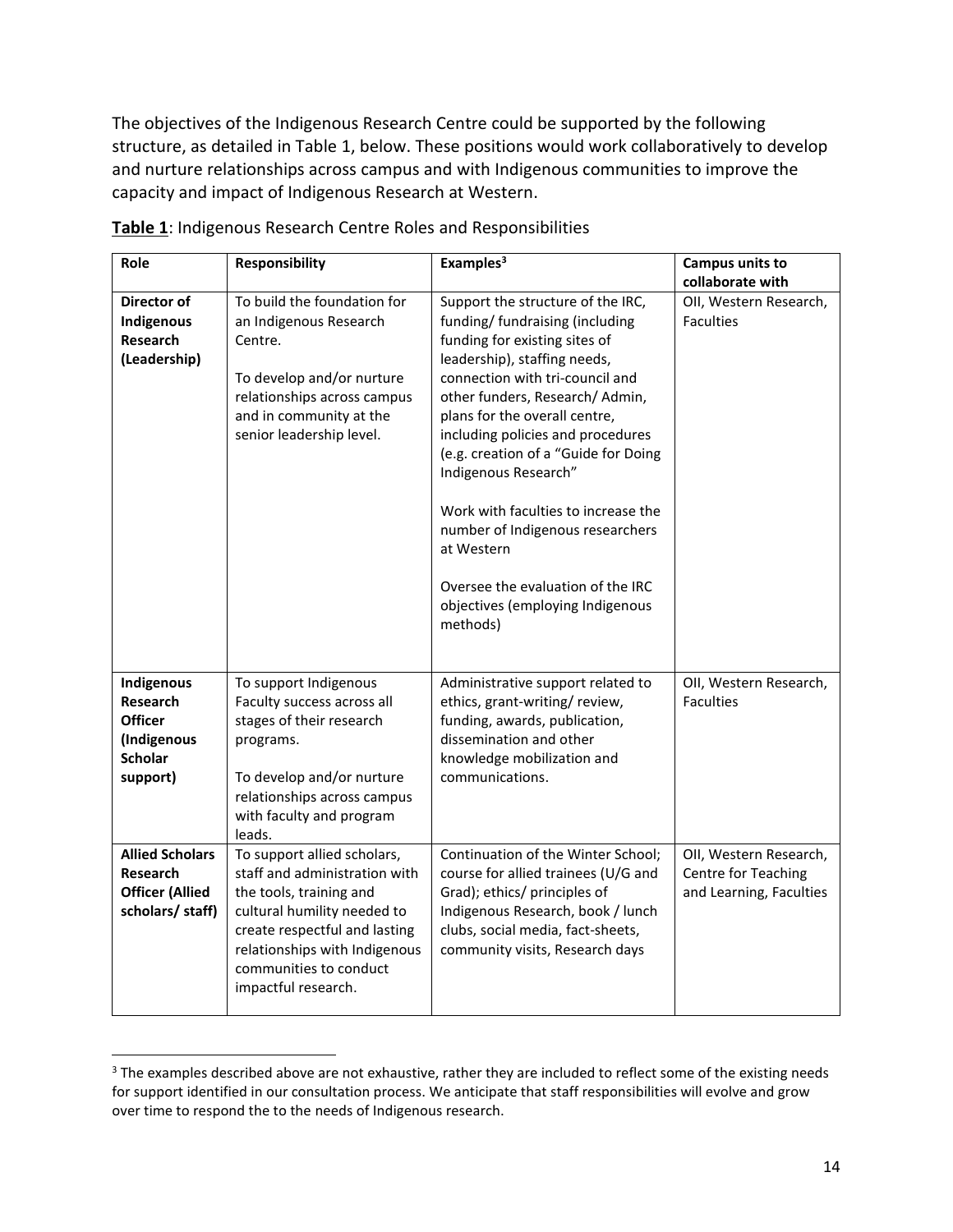|                                                                                  | To develop and/or nurture<br>relationships within and<br>across campus.                                                                                                                                                                                                                                                               |                                                                                                                                                                                                                                                                                                                                                                                                         |                                            |
|----------------------------------------------------------------------------------|---------------------------------------------------------------------------------------------------------------------------------------------------------------------------------------------------------------------------------------------------------------------------------------------------------------------------------------|---------------------------------------------------------------------------------------------------------------------------------------------------------------------------------------------------------------------------------------------------------------------------------------------------------------------------------------------------------------------------------------------------------|--------------------------------------------|
| Indigenous<br><b>Student</b><br><b>Research</b><br><b>Officer</b>                | To support the learning,<br>capacity building, sense of<br>belonging and mentorship of<br>Indigenous students.<br>To nurture the cultural and<br>emotional wellness and<br>career trajectory of the<br>Indigenous Student Scholar-<br>from undergraduates to<br>graduate studies to post-<br>graduate, and into Faculty<br>positions. | Manage Head and Heart Program,<br>Create and host Indigenous<br>Research content and courses to<br>support the development of<br>Indigenous Research skills<br>Support SAGE and IMN                                                                                                                                                                                                                     | OII, Western research,<br><b>SGPS</b>      |
| Indigenous<br>Community<br>Research<br>Engagement<br>(Indigenous<br>communities) | To support Indigenous<br>communities with their<br>research needs; connecting/<br>supporting Indigenous<br>communities to connect with<br>Faculty<br>To support pathways for<br>primary and secondary<br>school students interested in<br>Indigenous Research.                                                                        | Create and grow an outreach<br>strategy to connect with local<br>Indigenous communities and<br>organizations (at varying levels,<br>including communities,<br>organizations, schools, and<br>individuals).<br>Develop and support community-<br>based research internships and<br>placements.<br>Support the creation of MOUs.                                                                          | OII, Western Research,<br><b>Faculties</b> |
| Indigenous<br><b>Elders</b>                                                      | To provide appropriate<br>cultural and community-<br>based leadership on the<br>development and growth of<br>the Indigenous Research<br>Centre                                                                                                                                                                                        | Advise on the incorporation of<br>Indigenous Knowledge in all stages<br>of research<br>Guide Indigenous and allied<br>researcher in community<br>engagement and research<br>Participation in IRC meetings -<br>Share knowledge and expertise to<br>guide the development and growth<br>of the IRC<br>Facilitate Indigenous and allied<br>researcher engagement in<br>ceremony and traditional protocols | OII, IPEC                                  |

#### **CONCLUDING REMARKS**

To fulfill the Indigenous Research obligations outlined in the Indigenous Strategic Plan, and to increase impact and outputs of Indigenous Research at Western University, there is urgent need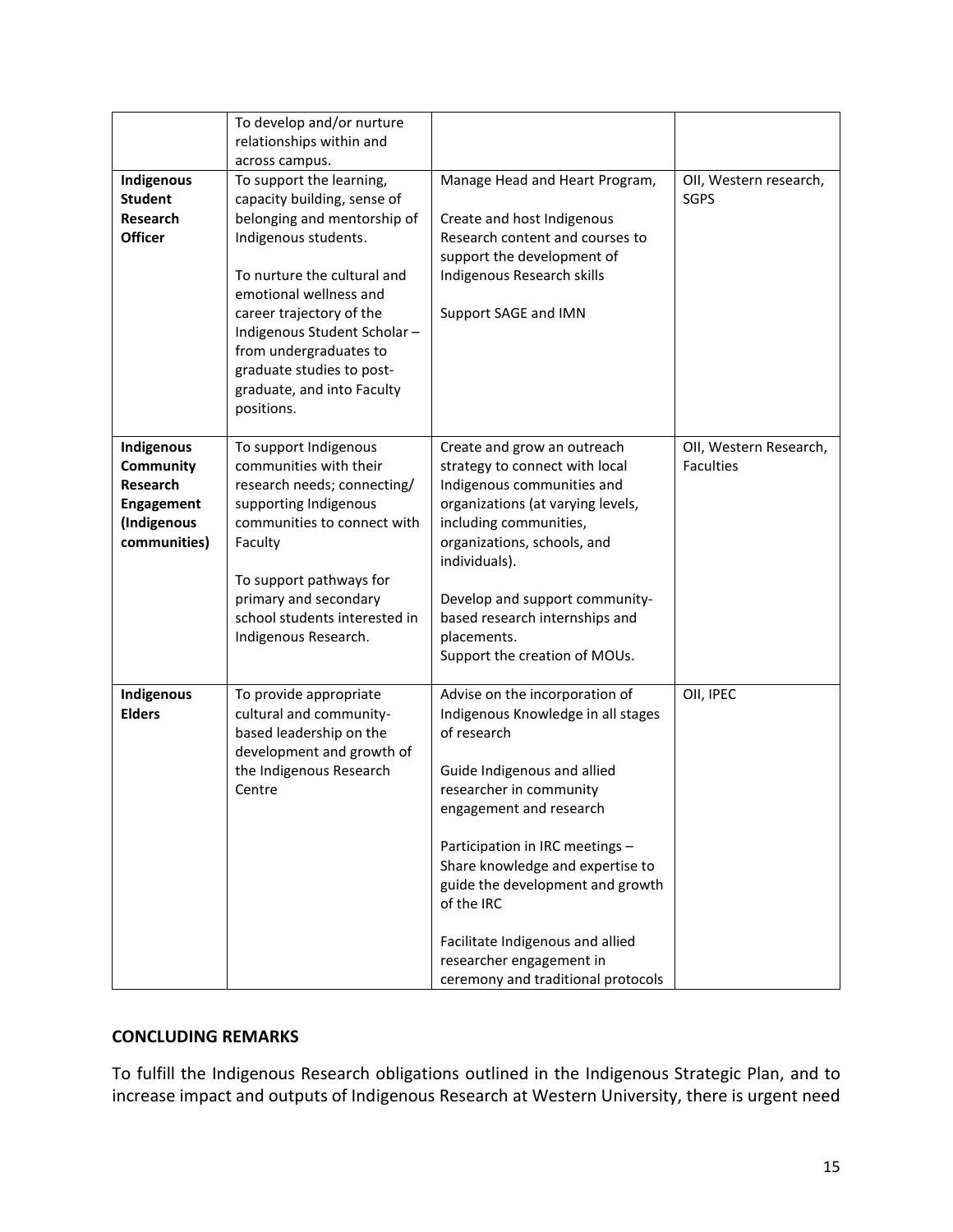to invest in people, spaces and curriculum. We recommend the creation of an Indigenous Research Centre, to be jointly administered and financially supported by the Office of Indigenous Initiatives and Research Western.

Indigenous scholars and students require improved funding and access to the culturally appropriate knowledge, supports and infrastructure needed to do high quality research, much of which is based on the needs and desires of their Indigenous community partners. Western's allied scholars, administrative leadership and support staff demonstrate a strong willingness and desire to participate in and contribute to Indigenous Research, but also recognize the social connections and cultural training required to connect with Indigenous scholars, students, and communities in a respectful and relevant way. Above all, Indigenous communities, in our region and across Turtle Island and beyond, continue every day to face inequities and other matters that Western researchers could contribute to solving if the appropriate relationships existed. The work laid out in the Report will take time and it will require investments in people, places, and relationship.

In closing we return to the strawberry. Much can be learned when we look to the natural world for guidance in addressing the complexity of human systems. Despite the beauty and simplicity of the strawberry fruit, below the surface, its wellness relies on a complicated system of roots, veins and shoots. Each component of the strawberry plant plays an important function to ensure its growth through processes that support distribution of proper nutrients, drainage, access to sunlight, and protection from pests. Thus, what we see above the surface is the abundant outcome from an intimate, balanced, and well-resourced relationship between the strawberry plant and its whole environment.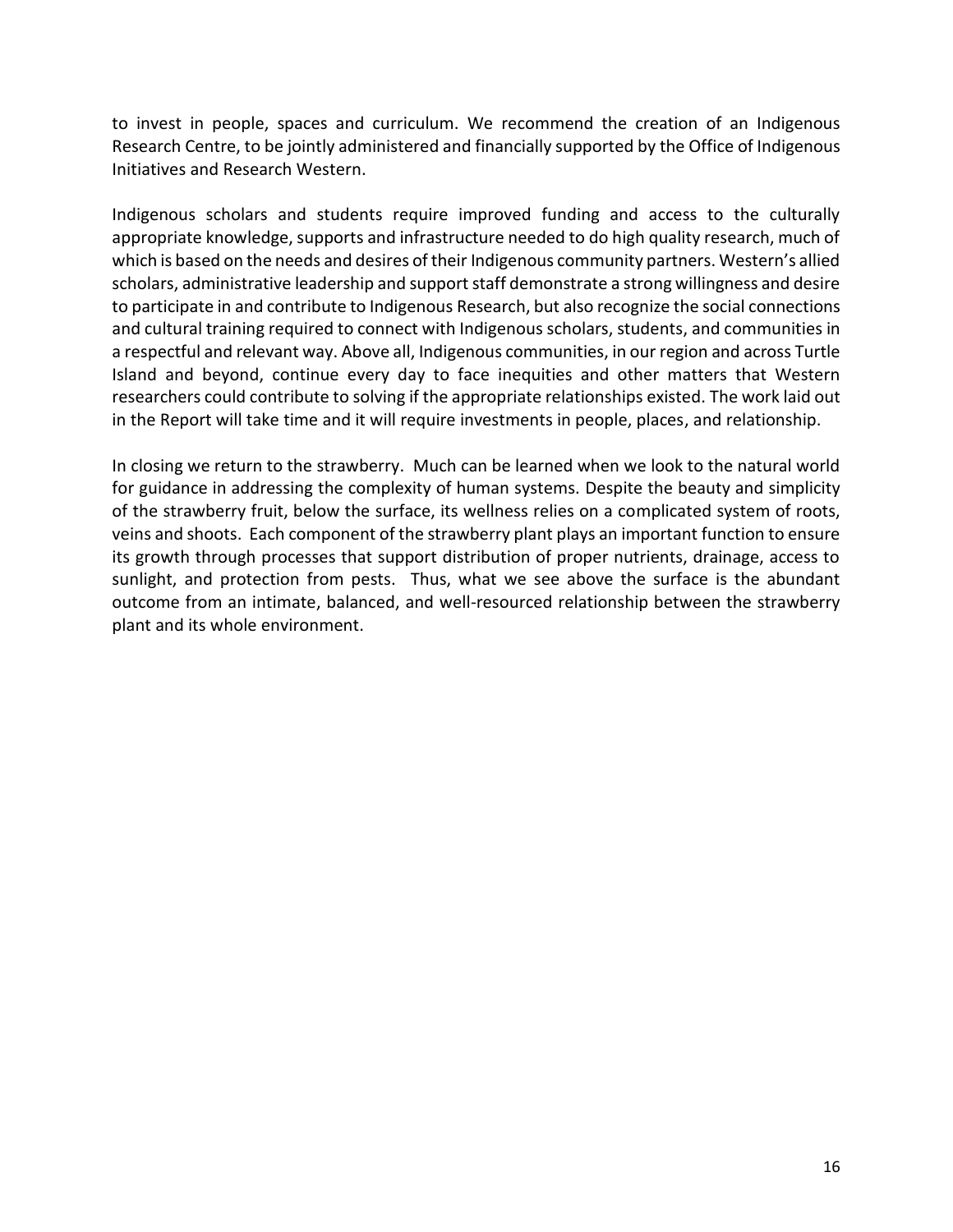#### **APPENDICES**

#### **Appendix A: Definition of Key Terms**

**Indigenous Research** refers to research in any field or discipline that is conducted by, grounded in or engaged with First Nations, Inuit, Métis or other Indigenous nations, communities, societies or individuals, and their wisdom, cultures, experiences or knowledge systems, as expressed in their dynamic forms, past and present. **Indigenous Research** can embrace the intellectual, physical, emotional and/or spiritual dimensions of knowledge in creative and interconnected relationships with people, places and the natural environment. **Indigenous Research** occurs by and with Indigenous peoples and communities emphasizes and values their existing strengths, assets and knowledge systems. Whatever the methodologies or perspectives that apply in a given context, researchers who conduct Indigenous Research, whether they are Indigenous or non-Indigenous themselves, commit to respectful relationships with all Indigenous peoples and communities.

**Indigenous Community** – can refer to a geographic community of Indigenous People (e.g., First Nation community), an organization (e.g., Friendship Centre or National organization) or other group and/or community of Indigenous peoples (e.g., Residential School Survivors).

**Indigenous Scholar** – a scholar who identifies as an Indigenous person and is a recognized member of an Indigenous community through their contributions and service to that community and/or through lived experience in that community. An Indigenous scholar may also refer to an Indigenous person who engages in scholarly research with Indigenous communities for the purposes of improving Indigenous wellness and self-determination.

An **Allied Scholar** is a non-Indigenous scholar who engages in research *with* and *for* Indigenous people and/or communities in a spirit of reciprocity, respect, relevance and reciprocity. An allied scholar seeks to learn about and understand the colonial history embedded in research and institutions of higher education, and in approaching Indigenous communities, will be led by the question: "How can I be helpful?" An allied scholar will leverage their privilege, power, position to support Indigenous students, faculty and communities, to share resources, capacities, space. The goal of allied scholarship is to create and support data, structures, conditions and /or policies that promote the wellbeing of Indigenous Peoples.

**Community-based Participatory Research** - A partnership-based approach to research that equitably involves community members, organizational representatives, researchers, and others in all aspects of the research process, with all partners in the process contributing expertise and sharing in the decision-making and ownership.

**Indigenous Self-determination in Research** – The ability of Indigenous Peoples to independently determine how they will engage in and contribute to research, in all stages of research. Selfdetermination means that Indigenous people have full control over their participation in research, and especially in the way that research is used.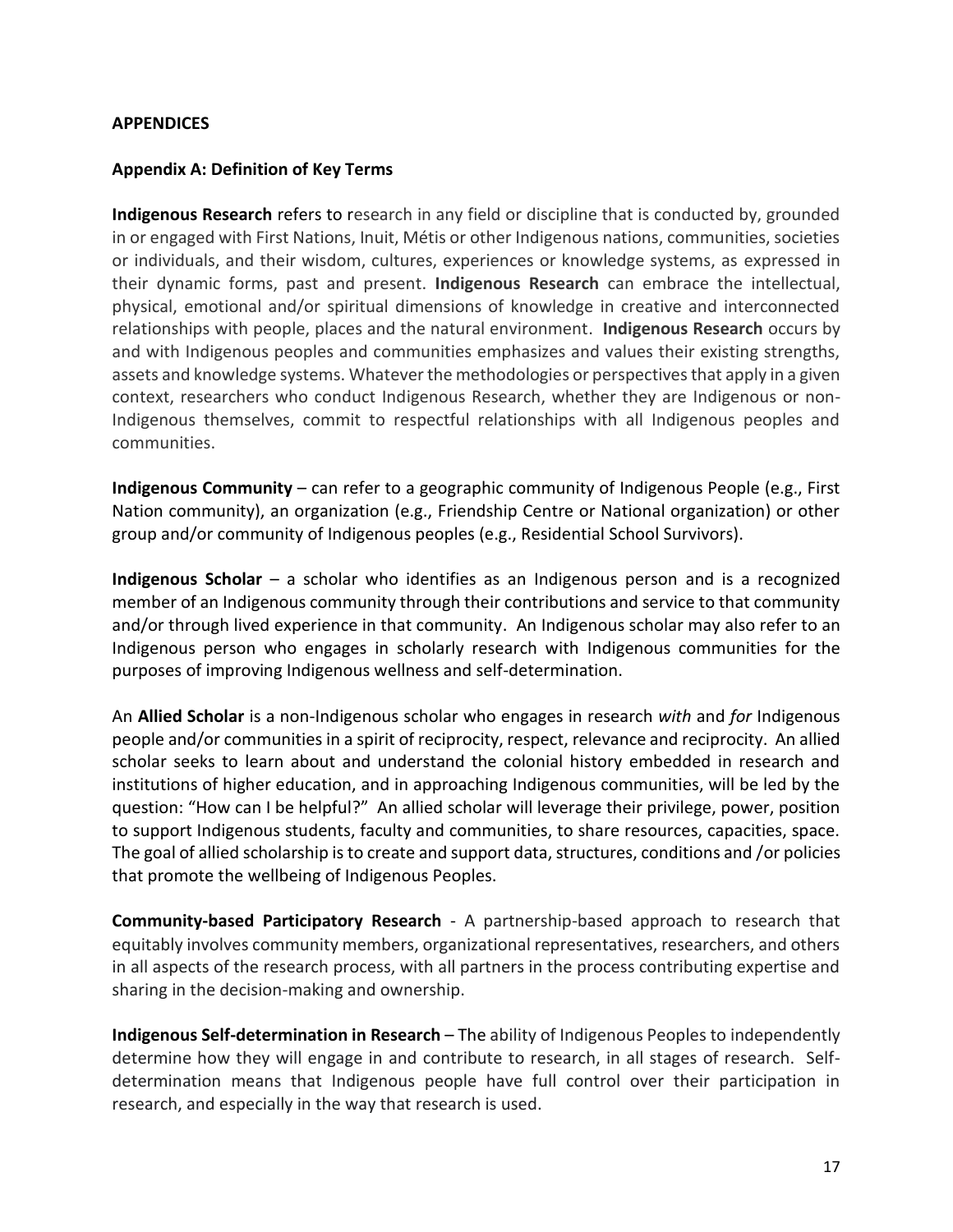#### **Appendix B: References Cited in this Report**

Gaudry, A., & Lorenze, D. (2018). Indigenization as inclusion, reconciliation, and decolonization: navigating the different visions for indigenizing the Canadian Academy. *AlterNative, 14*(3), 218- 227.

Kirkness, V. J., & Barnhardt, R. (2001). First Nations and Higher Education: The Four R's - Respect, Relevance, Reciprocity, Responsibility. In R. Hayoe, & J. Pan, *Knowledge Across Cultures: A Contribution to Dialogue Among Civilizations.* Hong Kong, Comparative Education Research Centre: The University of Hong Kong.

Kovach, M. (2015). Emerging from the Margins: Indigenous Methodologies. In S. Strega, & L. Brown (Eds.), *Research as Resistance: Revisiting Critical, Indigenous, and Anti-Oppresive Approaches* (pp. 43-64). Toronto: Canadian Scholars' Press.

LaDuke, W. (1994). Traditional Ecological Knowledge and Environmental Futures. in *Colorado Journal of International Environmental Law and Politics*. *Endangered Peoples: Indigenous Rights and the Environment.* University Press of Colorado.

Smith, L. T. (1999). *Decolonizing Methodologies: Research and Indigenous Peoples.* Dunedin, New Zealand: University of Otago Press.

Weber-Pillwax, C. (2001). What is Indigenous Research? *Canadian Journal of Native Education, 25*(2).

Wilson, S. (2001). What is an Indigenous Research Methodology? *Canadian Journal of Native Education, 25*(2), 175-179.

Wilson, S. (2007). What is an Indigenous Research Paradigm? *Canadian Journal of Native Education, 30*(2), 193-195.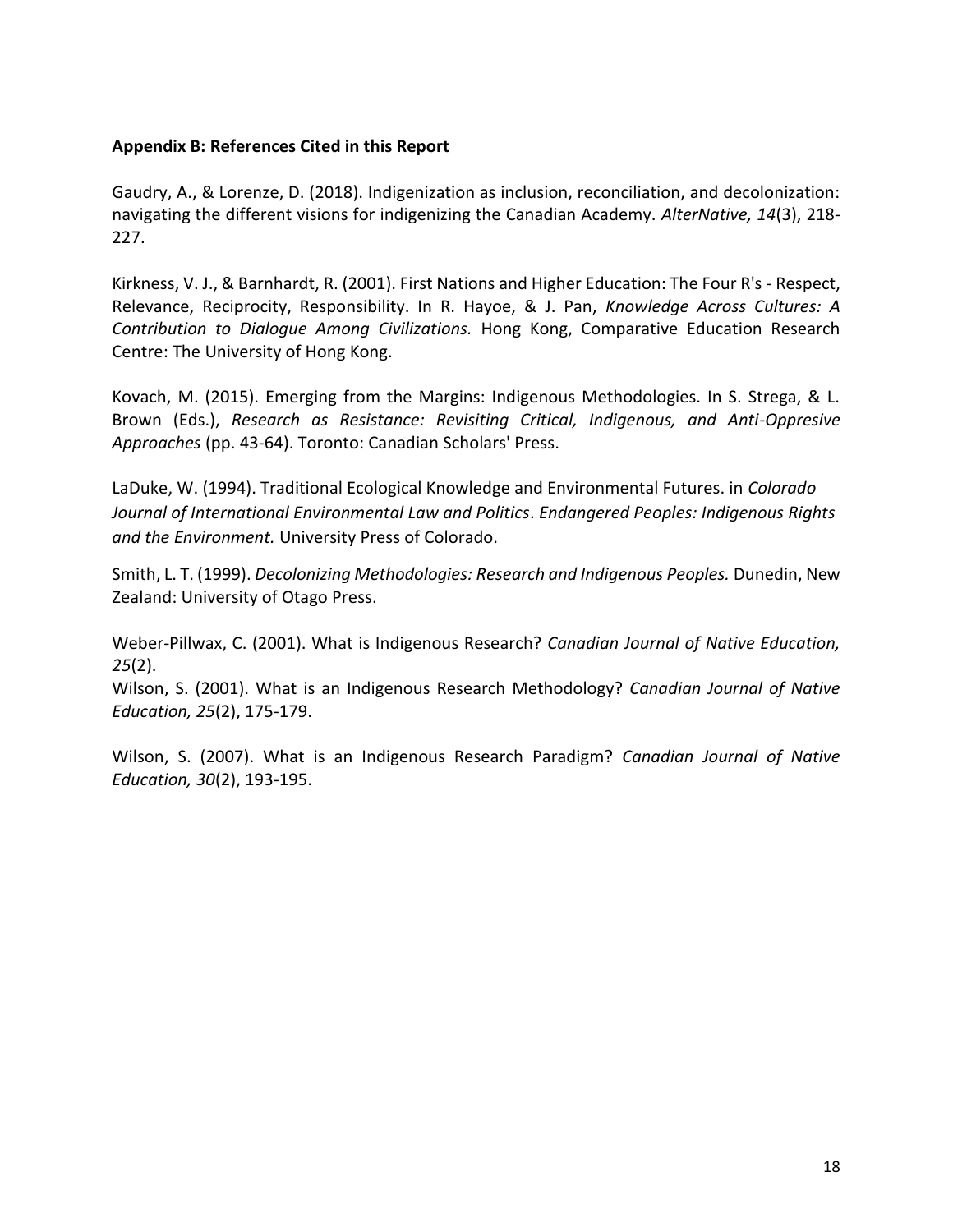# **Community Gathering 1: Indigenous & Allied Faculty and Staff** (January 13, 2021) (n=17)

| Danielle Alcock, Schulich School of Medicine<br>- Indigenous Leader in Residence | Heather Martin, Western Research - Senior<br><b>Contracts Officer</b>                                   |  |  |
|----------------------------------------------------------------------------------|---------------------------------------------------------------------------------------------------------|--|--|
| Rebekah Jacques, Pathology and Laboratory<br>Medicine - Assistant Professor      | Nicole Kaniki, Western Research - Research<br>Development Consultant; Special Advisor<br>on Anti-Racism |  |  |
| Diana Lewis, Department of Geography and                                         |                                                                                                         |  |  |
| Environment - Assistant Professor                                                | Katie Big-Canoe, Indigenous Mentorship                                                                  |  |  |
| Joanne Patterson, Western Libraries - Head                                       | Network - Program Coordinator                                                                           |  |  |
| of Research and Scholarly Communication                                          | Erin Huner, Ivey Business School - Director<br>of Culture & Inclusion                                   |  |  |
| Amanda Myers, Indigenous Student Centre                                          |                                                                                                         |  |  |
| - Director                                                                       | Sara Mai Chitty, Office of Indigenous<br>Initiatives - Curriculum and Pedagogy<br>Advisor               |  |  |
| Perry Klein, Faculty of Education - Associate<br>Dean, Research                  |                                                                                                         |  |  |
| Tania Granadillo, Anthropology - Associate<br>Professor                          | Jody Noah, Southern First Nations<br>Secretariat - Post-Secondary Manager                               |  |  |
| Mariam Hayward, Western Research -<br>Knowledge Exchange and Impact Manager      | Erica Neeganagwedgin, Faculty of Education<br>- Assistant Professor                                     |  |  |
| Paula Hedgepeth, Indigenous Initiatives -<br>Indigenous Program Coordinator      | Paul Porter, Indigenous Undergraduate<br>student                                                        |  |  |

# **Community Gathering 2: Indigenous & Allied Scholars of Western** (February 18, 2021)

| $(n=11)$                                             |                                            |
|------------------------------------------------------|--------------------------------------------|
| Isaac Luginaah, Geography and                        | Desmond Moser, Earth Sciences - Professor  |
| Environment - Professor                              | Peter Timmins, Anthropology - Assistant    |
| Spy Denomme-Welch, Education, Assistant              | Professor                                  |
| Professor and Canada Research Chair                  | Treena Orchard, School of Health Studies - |
| David Kanatawakhon-Maracle, Indigenous               | Associate Professor                        |
| Studies - Lecturer                                   | Abram Oudshoorn, School of Nursing -       |
| Karen Pennesi, Anthropology - Associate<br>Professor | <b>Assistant Professor</b>                 |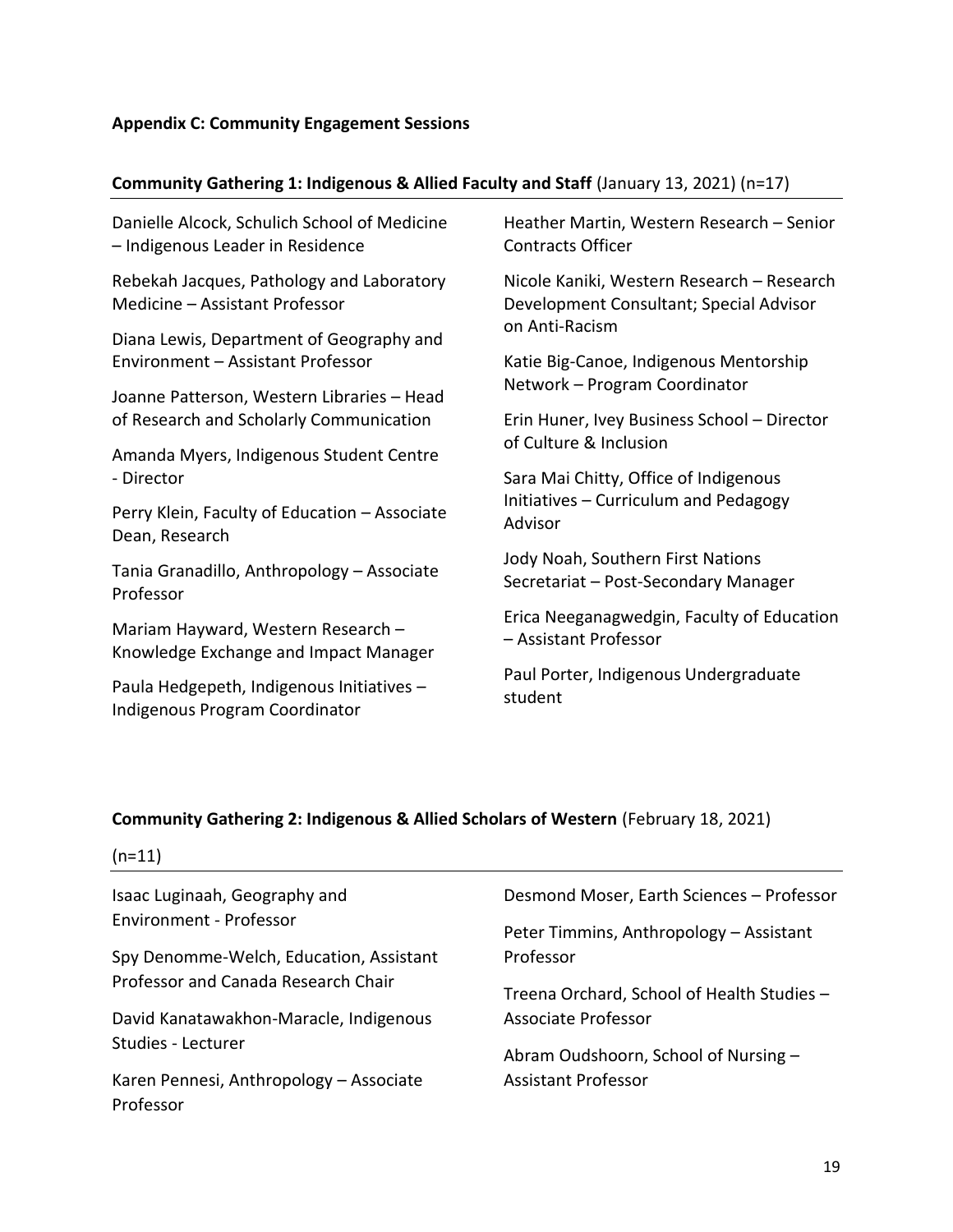Lloy Wylie, Schulich Interfaculty Program – Assistant Professor

Janice Forsyth, Indigenous Studies – Director; Sociology – Associate Professor

Pauline Wakeham, English and Writing Studies – Associate Professor

#### **Community Gathering 3: Indigenous Students (March 5, 2021) (n=5)**

Riley Kennedy, Indigenous Studies and Community Development – Undergraduate Studies,  $3<sup>rd</sup>$ year

Jennifer Komorowski, Centre for the Study of Theory and Criticism – Graduate Studies,  $4<sup>th</sup>$  year

Sam Kennedy, Psychology – Undergraduate Studies, 2<sup>nd</sup> year

Serena Mendizabal, Geography and Environment – Graduate Studies,  $1<sup>st</sup>$  year

Zeeta Lazore-Cayuga, Aboriginal Education Leadership – Graduate Studies,  $2<sup>nd</sup>$  year

#### **Community Engagement 4, 5, 6: Western Research – Faculty (n=11)**

Janis Cardy, Faculty of Health Sciences – Associate Dean, Research Miriam Capretz, Faculty of Engineering – Associate Dean, Research Sandy Smeltzer, Faculty of Information & Media Studies – Associate Dean, Research Bobby Glushko, Associate Chief Librarian Marc Joanisse, Faculty of Social Sciences - Associate Dean, Research Andrew Botterell, Faculty of Law - Associate Dean, Research David Litchfield, Schulich School of Medicine & Dentistry – Associate Dean, Research Nandi Bhatia, Faculty of Arts and Humanities - Associate Dean, Research Bryan Neff, Faculty of Science - Associate Dean, Research Lorraine Davies, School of Graduate and Postdoctoral Studies – Associate Vice-Provost Emily Ansari, Don Wright Faculty of Music - Associate Dean, Research Linda Miller, School of Graduate and Postdoctoral Studies – Vice-Provost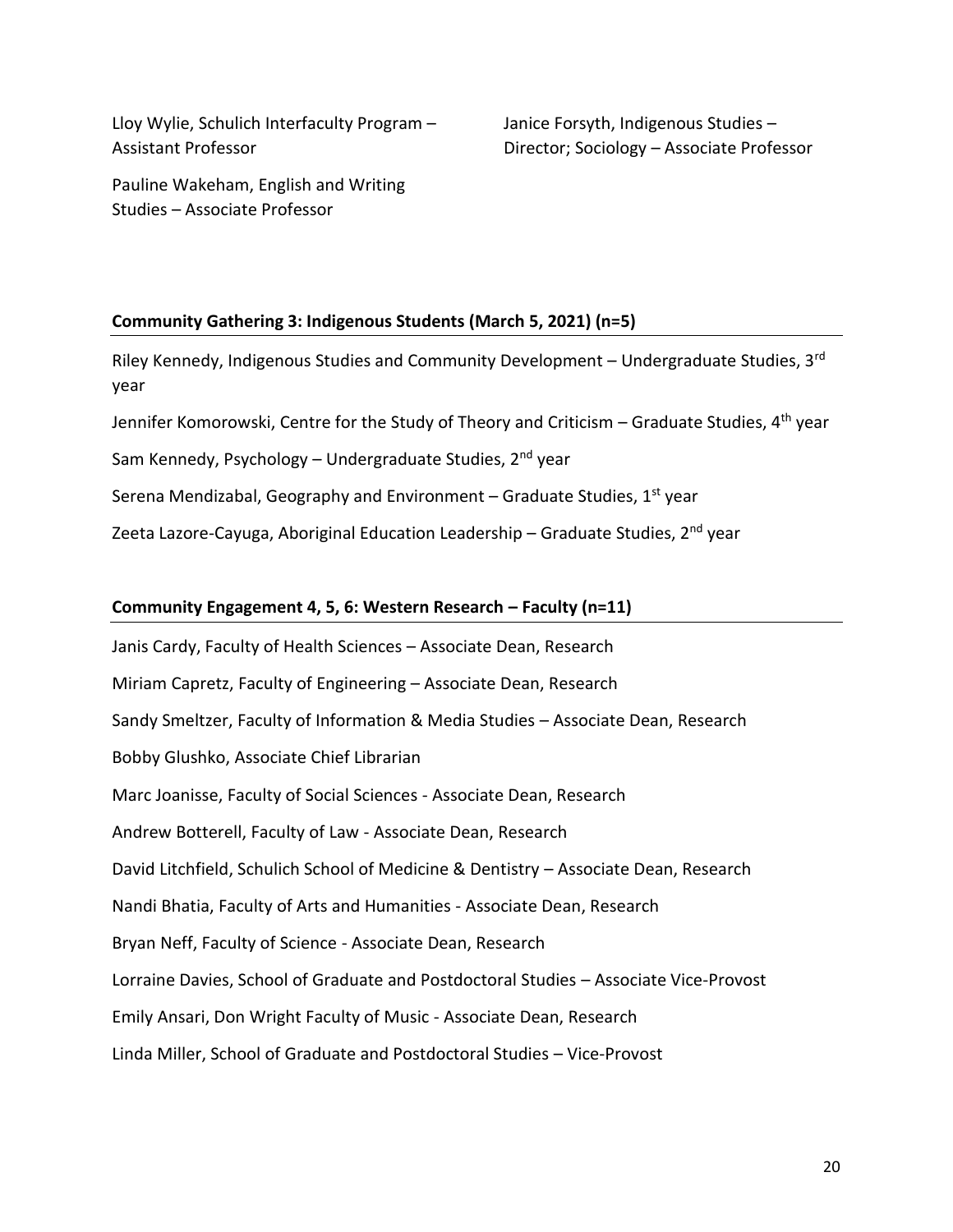## **Appendix D: Indigenous Research Sub-Committee Membership**

Membership of the Indigenous Research Sub-Committee includes:

[Chantelle Richmond](https://www.ssc.uwo.ca/research/canada_research_chairs/chantelle_richmond.html) (Chair), Associate Professor/ Canada Research Chair (Department of Geography, Faculty of Social Science) [Candace Brunette,](https://provost.uwo.ca/viceprovosts/c_brunette.html) Acting Vice Provost / Associate Vice President (Indigenous Initiatives) [Natalie Wu,](https://www.uwo.ca/research/about/directory/index.html) Director, Research Services (Western Research) [Erika Basile,](https://www.uwo.ca/research/about/directory/index.html) Director, Research Ethics and Compliance (Western Research) [Kelly Patterson,](https://www.uwo.ca/research/about/directory/index.html) Ethics Officer, Human Research Ethics Office (Western Research) [Mariam Hayward,](https://www.uwo.ca/research/about/directory/index.html) Knowledge Exchange and Impact Manager (Western Research) [Rob Hegele,](https://www.schulich.uwo.ca/about/news/2015/may/dr_rob_hegele_reappointed_to_the_position_of_the_jacob_j_wolfe_distinguished_medical_research_chair_in_human_gene_function.html) Professor (Schulich School of Medicine and Dentistry) [Brent \[Ahnungoonhs\] Debassige,](https://www.edu.uwo.ca/faculty-profiles/brent-debassige.html) Associate Professor and Director of Indigenous Education, (Faculty of Education) [Victoria Smye,](https://www.uwo.ca/fhs/nursing/about/faculty/research_supervisors/smye_v.html) Director, School of Nursing, (Faculty of Health Science) [Liz Akiwenzie,](https://www.kings.uwo.ca/about-kings/visitor-info/calendar-of-events/indigenous-knowledge-keeper3/) Indigenous Elder, (Oneida Nation and Cape Croker First Nation) [Beth Tuinstra,](https://music.uwo.ca/graduate/doctoral-students/music_education_listing.html) Indigenous Graduate Student (Faculty of Music) Monty McGahey II, Indigenous community member and alumni (Chippewas of the Thames First Nation)

The Sub-Committee is supported by two Research Assistants: Victoria Bomberry (MA Candidate, Geography) and Cindy Smithers-Graeme, PhD.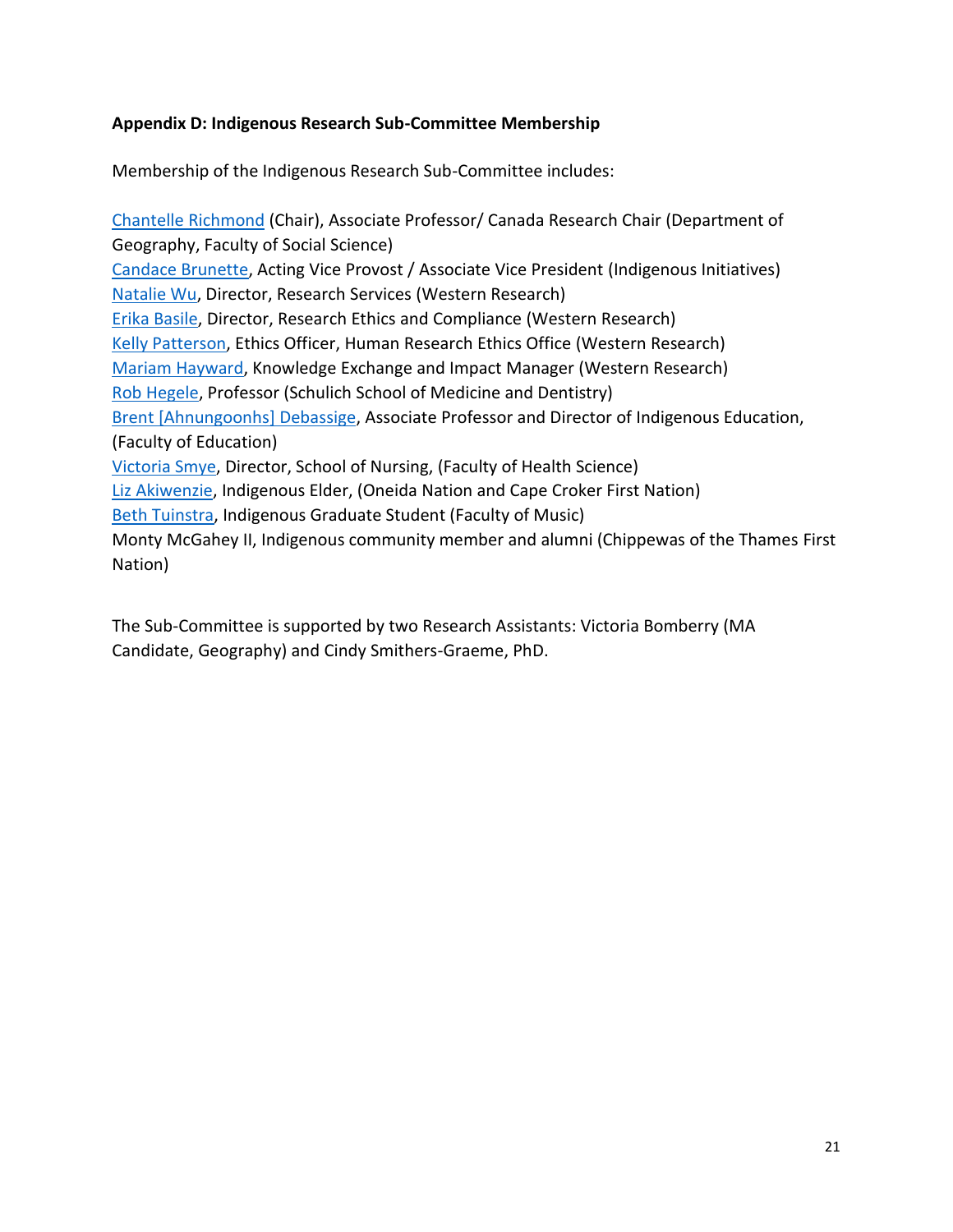#### **Appendix E: Shared Principles in Indigenous Research**

In the creation of an inclusive and well-supported **Indigenous Research Environment** at Western, we are guided by a set of principles that honour Kirkness and Barnhardt's 4R's (1991): Respect, Responsibility, Reciprocity and Relevance. More recently, Restoule (2018) added a  $5<sup>th</sup>$  R: Relationship.

We commit to creating an **Indigenous Research Environment** that acknowledges and supports Indigenous scholars and communities to be self-determining in their research, including their uptake of **Indigenous Research methodologies,** defined as *"the processes by which a researcher uses her existing knowledge (epistemology) for gathering, analyzing and creating knowledge"*  (Wilson, 2001).

We commit to creating an **Indigenous Research Environment** that acknowledges and respects Indigenous Peoples is a way of knowing and understanding the world through a lens of *relationality*; this relational lens refers to the interconnection and responsibility between individuals and their families, communities, nations, wider ecosystems, and ancestors (past and future). On Turtle Island and across the world, the concept of relationality is central to Indigenous understandings of wellness. A relational worldview is foundational to Indigenous identity; it appears in stories and teachings, songs, ceremonies and languages, weaving together elements of the whole person and community toward the goal of living a good life.

With respect to the relational ontology that underpins Indigenous worldview (e.g., interconnection of the physical, social and spiritual), it is imperative that **Indigenous Research Methodologies** be understood to include a range of gatherings and/or other actions by which researchers fulfil their responsibilities and accountabilities to their relations. This may include, but is not limited to, visiting with people, participating in ceremony, and meeting on the land, and entails the culturally relevant protocols (i.e., prayer, feasting, gifting, honoraria) that are appropriate in these relational interactions, and through which knowledge is gathered, analysed and shared. It is acknowledged that these interactions take considerable time and are fundamentally important for establishing the good relationships foundational for collaborating on research. These activities must be adequately funded and otherwise appropriately resourced (in both Western and culturally appropriate means – space, remuneration, time), and the nature of the work undertaken by Indigenous scholars must be appropriately recognized.